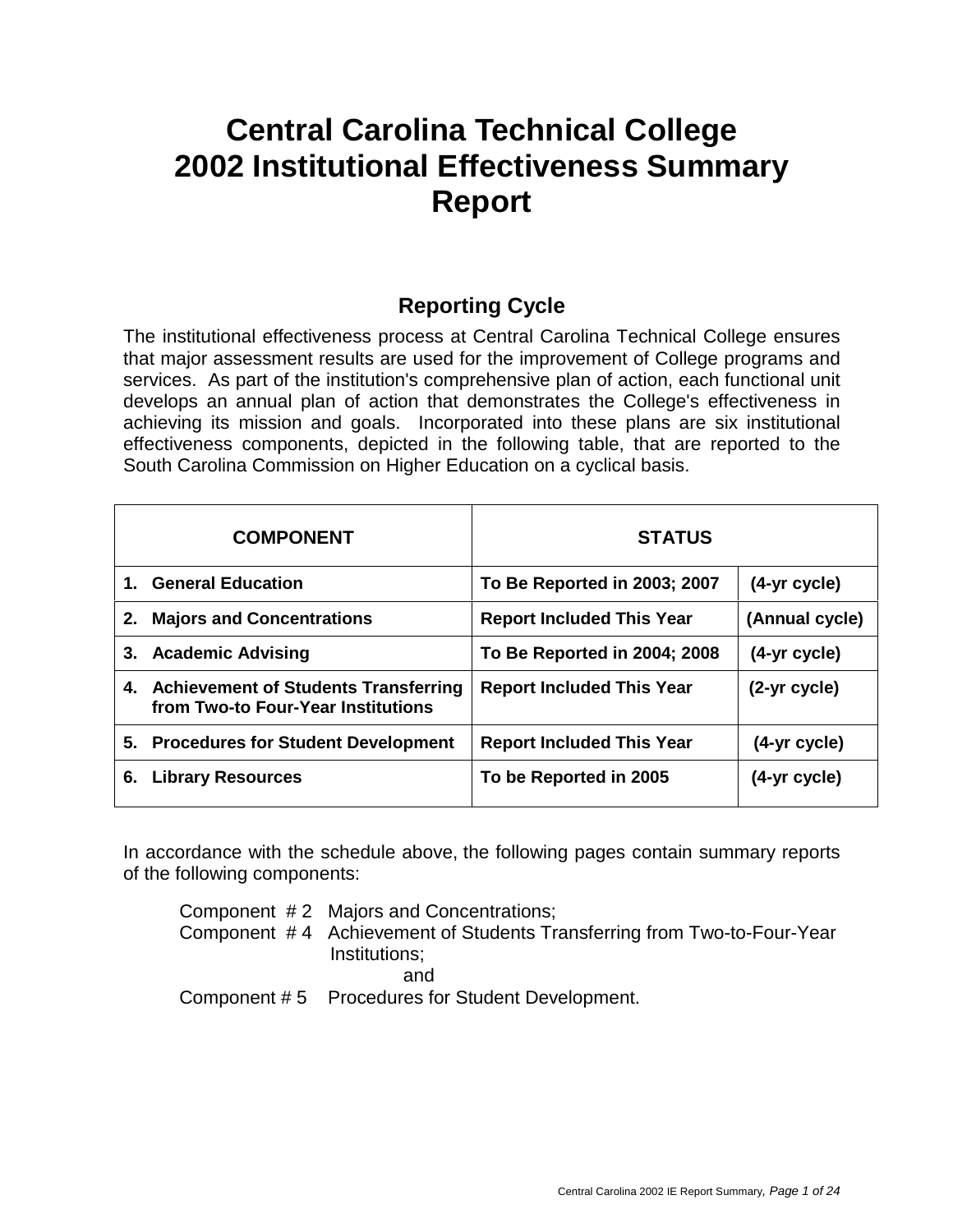## Majors/Concentrations **(Component # 2)**

At Central Carolina Technical College a program major is defined as the orderly, identifiable sequence of courses leading to a degree, with a minimum of 16 semester hours of instruction in one or more related fields of study, which provides students with specialized knowledge and skills. Central Carolina currently offers 15 majors in ten (10) associate degree programs.

The College maintains excellence in the majors by employing an annual program evaluation process. In the annual assessment of each major, data is gathered and analyzed by the appropriate department and the Academic Management Team, the College's curriculum review committee. Local findings are compared to the South Carolina Technical College System (SCTCS) standards and the extent to which these standards have been met is determined. An annual evaluation report is then prepared for each major and is submitted to the SCTCS, which determines the standing of each program major.

In addition, the College conducts a cyclical, comprehensive program review process that evaluates curriculum relevancy, determines graduate preparation, identifies program and workforce trends and establishes plans for the improvement of the delivery of instruction. College Directive 6.27 describes the process for improvement by delineating the set of defined criteria used for measuring program effectiveness. Results of the program review are evaluated and measures established for improvements are implemented as appropriate. Included in the process is extensive evaluation that includes using feedback from students, graduates, alumni, business, industry, faculty and a complete review of the curriculum to make improvements to the program. Each academic program is reviewed at least every five years. The following table outlines the current five-year academic program review cycle at Central Carolina:

| <u>UENTRAL UARULINA TEUMNUAL UULLEGE PRUGRAM REVIEW UTULE</u> |                                       |                                 |                              |                             |  |  |  |
|---------------------------------------------------------------|---------------------------------------|---------------------------------|------------------------------|-----------------------------|--|--|--|
| * 2001-02                                                     | 2002-03                               | 2003-04                         | 2004-05                      | 2005-06                     |  |  |  |
| <b>Associate Degrees</b>                                      | <b>Associate Degrees</b>              | <b>Associate Degrees</b>        | <b>Associate Degrees</b>     | <b>Associate Degrees</b>    |  |  |  |
| <b>Accounting</b>                                             | <b>Computer Technology</b>            | <b>Associate Degree Nursing</b> | General Technology           | Civil Engineering Tech      |  |  |  |
| <b>Criminal Justice Tech</b>                                  | [Engineering<br><b>Graphics Tech]</b> | Associate in Arts               | <b>Natural Resources Mgt</b> | Early Care and Education    |  |  |  |
| <b>Engineering Graphics Tech</b>                              |                                       | Associate in Science            |                              | <b>Electronics Tech</b>     |  |  |  |
| <b>Environmental Eng Tech</b>                                 |                                       | Civil Engineering Tech]         |                              | Management                  |  |  |  |
| Legal Assistant/ Paralegal                                    |                                       |                                 |                              | Marketing                   |  |  |  |
| <b>Office Systems Tech</b>                                    |                                       |                                 |                              |                             |  |  |  |
| <b>Diplomas</b>                                               | <b>Diplomas</b>                       | <b>Diplomas</b>                 | <b>Diplomas</b>              | <b>Diplomas</b>             |  |  |  |
| <b>Automated Office</b>                                       | <b>Machine Tool</b>                   | <b>Surgical Technology</b>      |                              | Early Childhood Development |  |  |  |
| <b>Engineering Graphics</b>                                   | <b>Automotive Mechanics</b>           | Nursing (PN)                    |                              |                             |  |  |  |
|                                                               | <b>[Engineering</b><br>Graphics]      |                                 |                              |                             |  |  |  |
| <b>Certificates</b>                                           | <b>Certificates</b>                   | <b>Certificates</b>             | <b>Certificates</b>          | <b>Certificates</b>         |  |  |  |
| <b>Accounting Specialist</b>                                  | <b>Advanced Tool Making</b>           | Basic Air Cond. & Heating       | Industrial Maintenance       | <b>Basic Electricity</b>    |  |  |  |
| <b>Basic CAD</b>                                              | <b>Computer Specialist</b>            | <b>General Studies</b>          | <b>Medical Assistant</b>     | Early Childhood Dev         |  |  |  |
| <b>Drafting with Computers</b>                                | <b>Health Science Prep</b>            | Phlebotomy                      | Welding Workforce I          | Pre-Oc/Pre-Phy Ther Asst    |  |  |  |
| <b>Electro-Mechanical Workforce</b>                           | Internetworking (Cisco)               | Industrial Electricity/Elec     | Welding Workforce II         | Supervisor/Leadership       |  |  |  |
| Industrial Maintenance Wrkforce I                             | <b>Machine Tool Operator</b>          |                                 |                              |                             |  |  |  |
| <b>Information Processing</b>                                 | Welding                               |                                 |                              |                             |  |  |  |
| <b>Pre-Dental Hygiene</b>                                     | Automotive Repair                     |                                 |                              |                             |  |  |  |
|                                                               |                                       |                                 |                              |                             |  |  |  |

### **CENTRAL CAROLINA TECHNICAL COLLEGE PROGRAM REVIEW CYCLE**

### **Methods of Assessment**

The College conducted an annual evaluation of each of its approved majors in associate degree, diploma and certificate programs using defined standards set forth by the South Carolina Technical College System (SCTCS). Also, the 2001-2002 Quality Assurance Report was prepared and submitted to the Association of Collegiate Business Schools and Programs (ACBSP) for the following majors in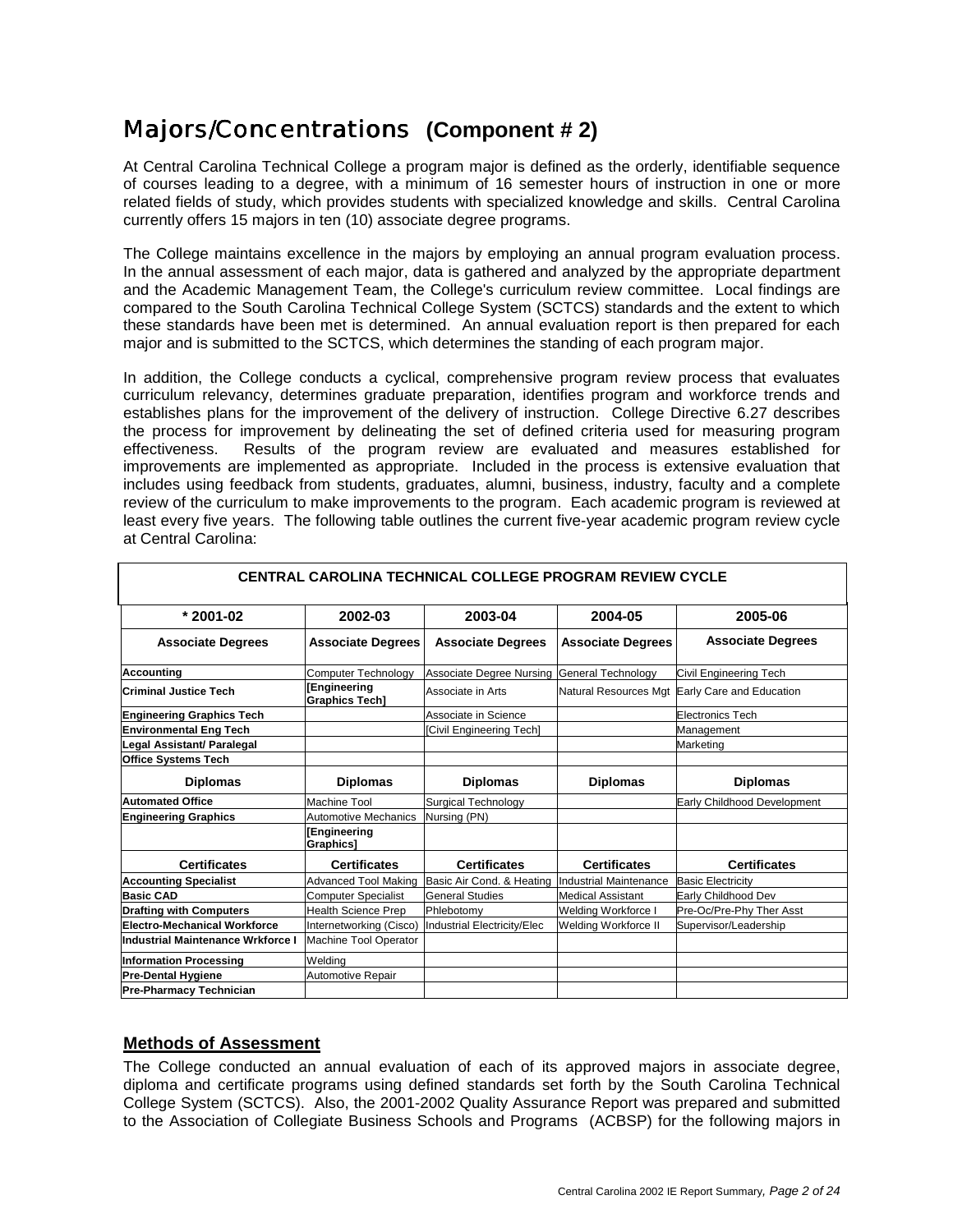the Associate Degree in Business and Associate Degree in Computer Technology: Accounting; Management; Marketing; Office Systems Technology and Computer Technology.

Extensive reviews of the following 16 programs were conducted in accordance with the College's Program Review Cycle: associate degree majors in Accounting, Criminal Justice Technology, Engineering Graphics Technology, Environmental Engineering Technology, Legal Assistant/Paralegal, and Office Systems Technology; diplomas in Automated Office and Engineering Graphics; and certificates in Accounting Specialist, Basic CAD, Drafting with Computers, Electro-Mechanical Workforce, Industrial Maintenance Workforce I, Information Processing, Pre-Dental Hygiene, and Pre-Pharmacy Technician. Detailed program review reports were developed resulting from the assessment of these programs.

Assessment methods included: reviews of enrollment, retention, graduation, course/program transferability, placement, and licensure pass rate data; review of feedback from graduate and employer surveys; review of the effectiveness of advisory committees; intensive review of instructional resources, equipment and facilities; faculty qualifications and personnel requirements; review of similar external program majors; trend data; evaluation and validation of curriculum content; and the use of SWOT (Strengths, Weakness, Opportunities, and Threats) information.

### **Review of Findings**

Findings including those of program strengths; weaknesses; and improvements made or planned in curriculum content, instructional methodology, recruitment/marketing strategies, support materials and services, personnel training/professional development activities, instructional resources, equipment, and staffing were identified in each program major reviewed. Use of results specific to the assessment findings in each program are delineated in the individual reports that immediately follow.

### **Associate Degree in Business, Major in Accounting Accounting Specialist Certificate**

Determinations resulting from the evaluation of the associate degree accounting major and the accounting specialist certificate gave rise to a number of conclusions and opportunities for improvement, summarized as follows:

**Strengths** 

- Program mission, goals and objectives directly support the College's mission.
- The accounting faculty members use the latest technology available to develop accounting skills.
- The accounting program has shown strong enrollment over the past three years.
- Basic accounting courses are used in a number of other College programs.
- The accounting program meets all the requirements of the State Technical College System model.

**Weaknesses** 

- Number of full-time faculty
- Adjunct faculty members' availability to work with students outside the classroom **Opportunities** 
	- Increase the number of accounting course sections at College outreach sites.
	- Recruit more male and minority students.

**Threats** 

- Decrease in the number of full-time accounting faculty
- Students enrolling in external Internet courses in which course competencies may not equate to the program's courses.

Improvements

- Deleted the highly specialized ACC 120 (Federal Income Tax) from the program
- Added MGT 240 (Management Decision Making) to the program, as a result of advisory committee feedback
- Assisted local business organizations with computerized accounting systems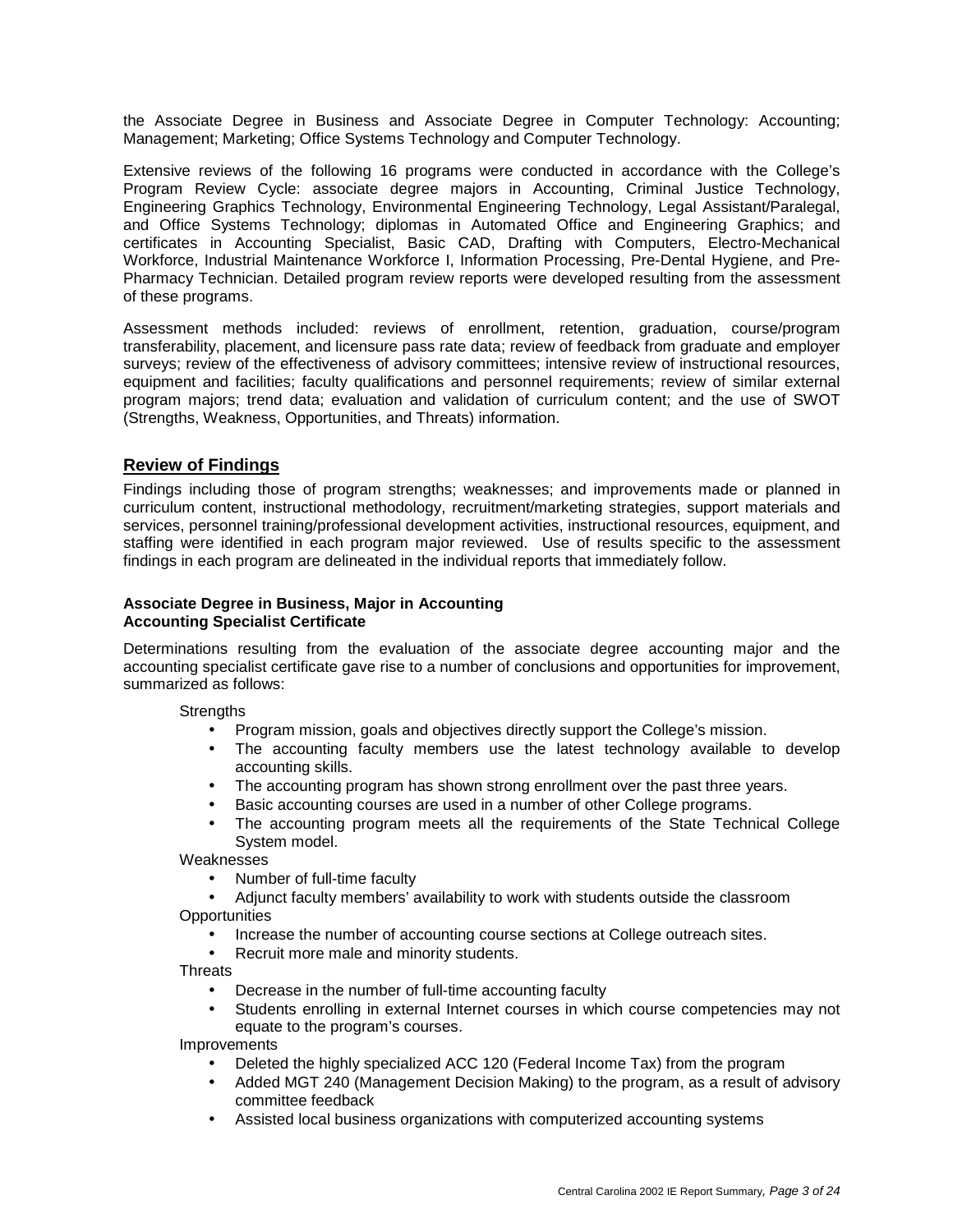### Planned Improvements

The academic department will:

- Develop plans to serve outreach areas more effectively
- Monitor/update course objectives to ensure that accounting graduates are prepared to meet the demands of the workforce
- Improve networks with the accounting community in order to retain job opportunities for accounting graduates
- Improve currency in the accounting field by faculty investments in professional development
- Increase male enrollment
- Increase accounting students' response rate to graduate satisfaction survey

### **Automotive Mechanics Diploma**

### **Program Review Postponed Until AY 2002-2003**

NOTE: The department chair for the Automotive Mechanics Diploma program was involved in a serious car accident. During his absence, adjunct faculty members have been employed to provide instruction in this program. For this reason, the Automotive Mechanic Diploma Program Review was postponed until AY 2002-2003.

### **Associate Degree in Public Service, Major in Criminal Justice Technology**

Determinations resulting from the evaluation of the major in criminal justice yielded a number of conclusions and opportunities for improvement, summarized as follows:

**Strengths** 

- Program growth
- On-line course offerings
- Faculty credentials
- Articulation agreement with the SC Department of Public Safety and Department of **Corrections**

Weaknesses

- Retention of developmental education students
- Dedicated computer lab for CRJ students
- Limited number of classrooms with ceiling-mounted projection systems and suitable projection screens for classroom instruction and student presentations
- Lack of availability of cable in CRJ classrooms
- Only one full-time instructor in the department

**Opportunities** 

- Increasing enrollment at outreach sites
- Identifying and hiring qualified part-time faculty members
- Agreement with the SC Department of Public Safety for Regional Training Academy

Threats

• Uncertainty created by the State's budget crisis

Improvements

- Afforded new distance learning opportunities to CRJ students
- Participated in community involvement activities
- Involvement with the Sumter County Criminal Justice Coordinating Council
- Utilized timely and prominent speakers in the field of criminal justice to enhance classroom
- Implemented various additional teaching strategies
- Selected up-dated textbooks for CRJ courses
- Included MAT 155, Contemporary Mathematics, as an alternative to MAT 101, Algebra I
- Added SPA 101, Elementary Spanish, as a required course in the curriculum, based on recommendation of the Criminal Justice Advisory Committee
- Removed the list of approved electives from the program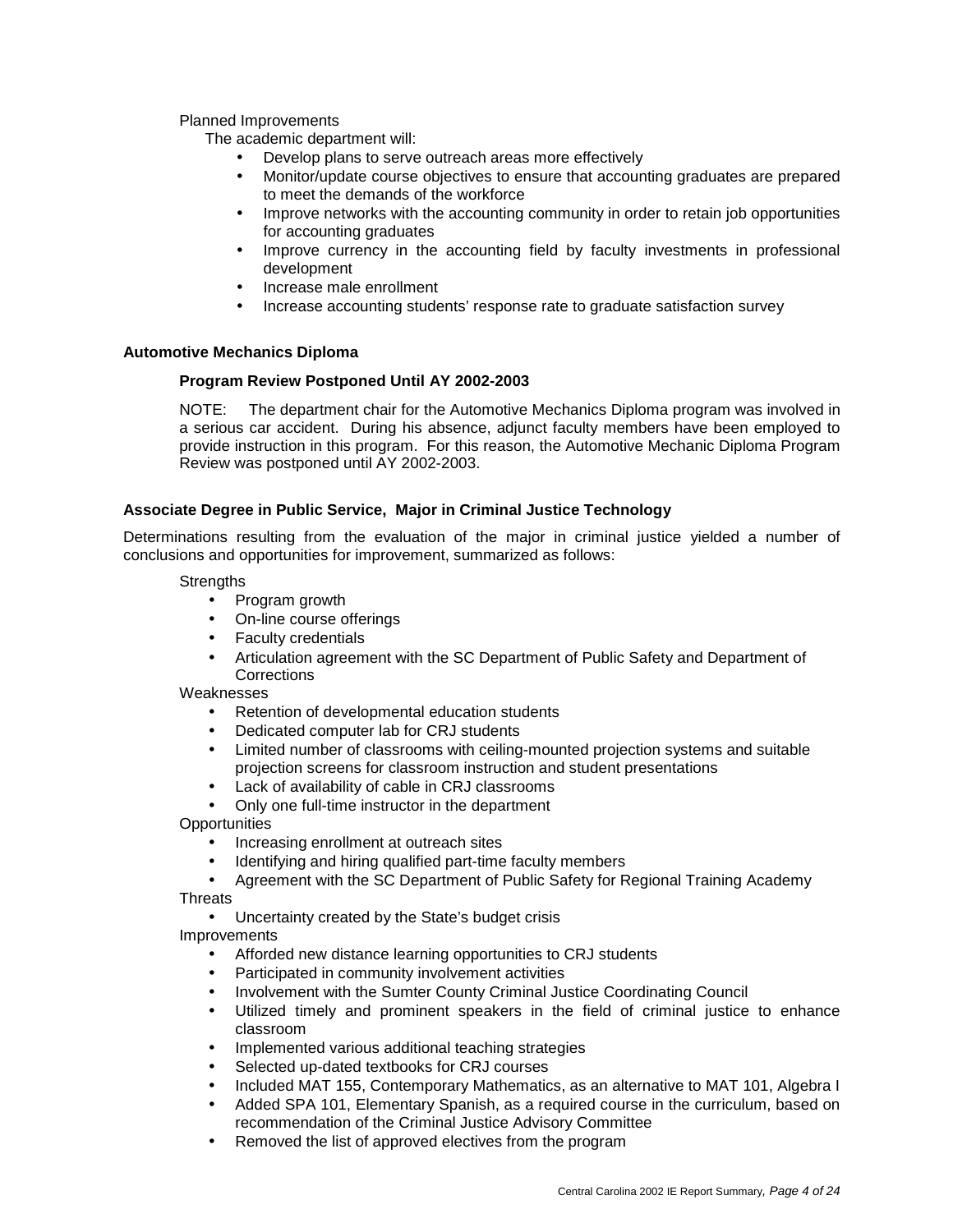Planned Improvements

The academic department will:

- Develop and submit a budget proposal for establishing a criminal justice computer lab
- Recommend activation of cable ports in classrooms where CRJ courses are taught
- Coordinate with the Outreach Coordinator to develop and implement a plan to intensify recruiting police and corrections officers into the program

### **Electro-mechanical Workforce Certificate**

**Strengths** 

- Short-term, effective training for specific industry needs
- Created positive networks in the industrial community
- Provided opportunities for some students to continue in advanced programs

Weaknesses

• Prerequisites and placement requirements not consistently enforced

**Threats** 

• Stand-alone nature of program in which courses do not count toward degree in EEM **Opportunities** 

• Local industries will continue to provide support this program

Improvements

• Reviewed entrance requirements and competencies of students to ensure appropriate placement

Planned Improvements

The academic department will:

- Expand the program to an advanced level
- Review curriculum for appropriate content
- Increase use of advisory committee members
- Implement new recruiting/marketing strategies
- Ensure consistency in enforcement of placement requirements
- Acquire two more AB PLC-5's and various input/output modules for all stations

#### **Associate Degree in Engineering Graphics Technology Engineering Graphics Diploma Basic CAD Certificate and Drafting with Computers Certificate**

**Strengths** 

- Qualified faculty members
- Effective delivery of instruction
- Relevant course content

Weaknesses

- Low program enrollment
- Lack of planned recruitment activities

**Opportunities** 

• Options have increased for recruitment activities to take place directly in the classroom of several local high schools

**Threats** 

- Uncertain economic outlook threatens employment opportunities
- Increasingly poor math skills and inadequate preparation of entering secondary school students
- High school counselors not directing students into these programs

Improvements

- Incorporated new CAD software from AUTODESK into use immediately upon its release
- Implemented more up-to-date texts and support materials

Planned Improvements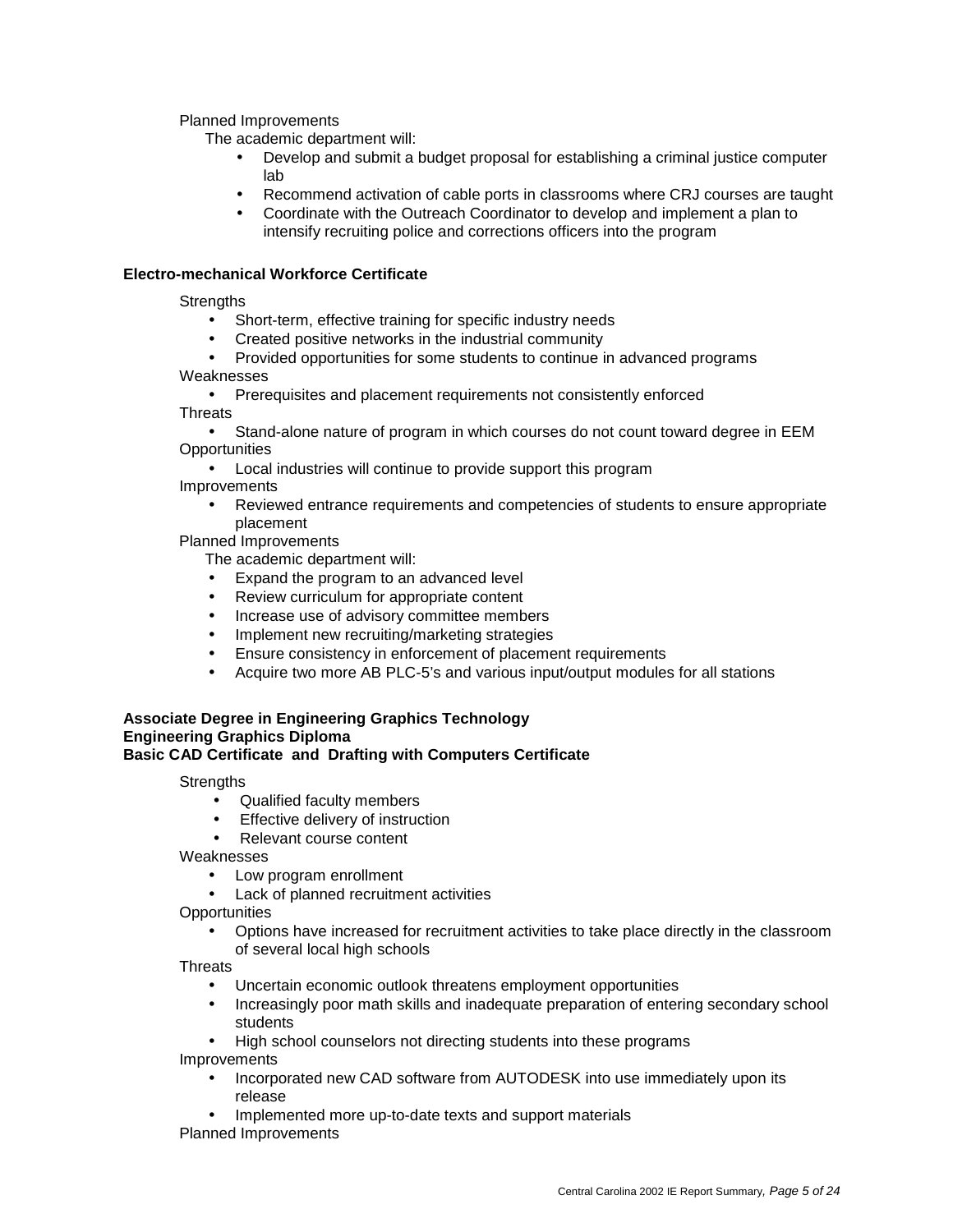The academic department will:

- Increase opportunities for recruitment of high school students, as well as university drop-outs
- Provide more specific program information to high school counselors
- Increase marketing and promotional strategies to recruit more women in programs
- Increase use of advisory committee members

### **Associate Degree in Engineering Technology, Major in Environmental Engineering Technology**

**Strengths** 

- Program is the only Environmental Engineering Technology associate degree program in the state of South Carolina
- Placement of graduates in related fields has increased
- Program prepares students for direct employability
- Faculty and students are involved in College and community activities
- Results of course/instructor evaluations by students are above the College mean
- Environmental field is still a new and emerging science
- Increase in enrollment of minority students

Weaknesses

- No evening course sections offered in EVT
- Limited amount of graduate or employer satisfaction data

**Opportunities** 

- Professional development support to assist faculty in upgrading
- Develop a diverse advisory committee
- Average growth in environmental fields on the increase nationwide
- Statewide growth will increase in the areas of physical, chemical, water, and wastewater

**Threats** 

- Many employers now require entry-level technicians to possess a four-year degree
- Current uncertain economic outlook

Improvements

- Achieved more diversity in program advisory committee
- Increased use of advisory committee
- Fostered student exposure to professionals in the field
- Increased program exposure state-wide
- Full-time faculty obtained graduate credit courses In the environmental field
- Program increased distance education EVT course offerings

Planned Improvements

The academic department will:

- Implement active state-wide marketing efforts to increase program enrollment
- Increase opportunities to obtain employer and employee satisfaction data
- Increase distance education offerings

### **Industrial Maintenance Workforce I Certificate**

**Strengths** 

• Program is successful in providing employees with specialized training to advance from production positions to maintenance positions very quickly

Weaknesses

• Short training time prevents a more in-depth coverage of subject areas

**Opportunities** 

• Local industries, strongly in support of this program, are now requiring employees to complete the program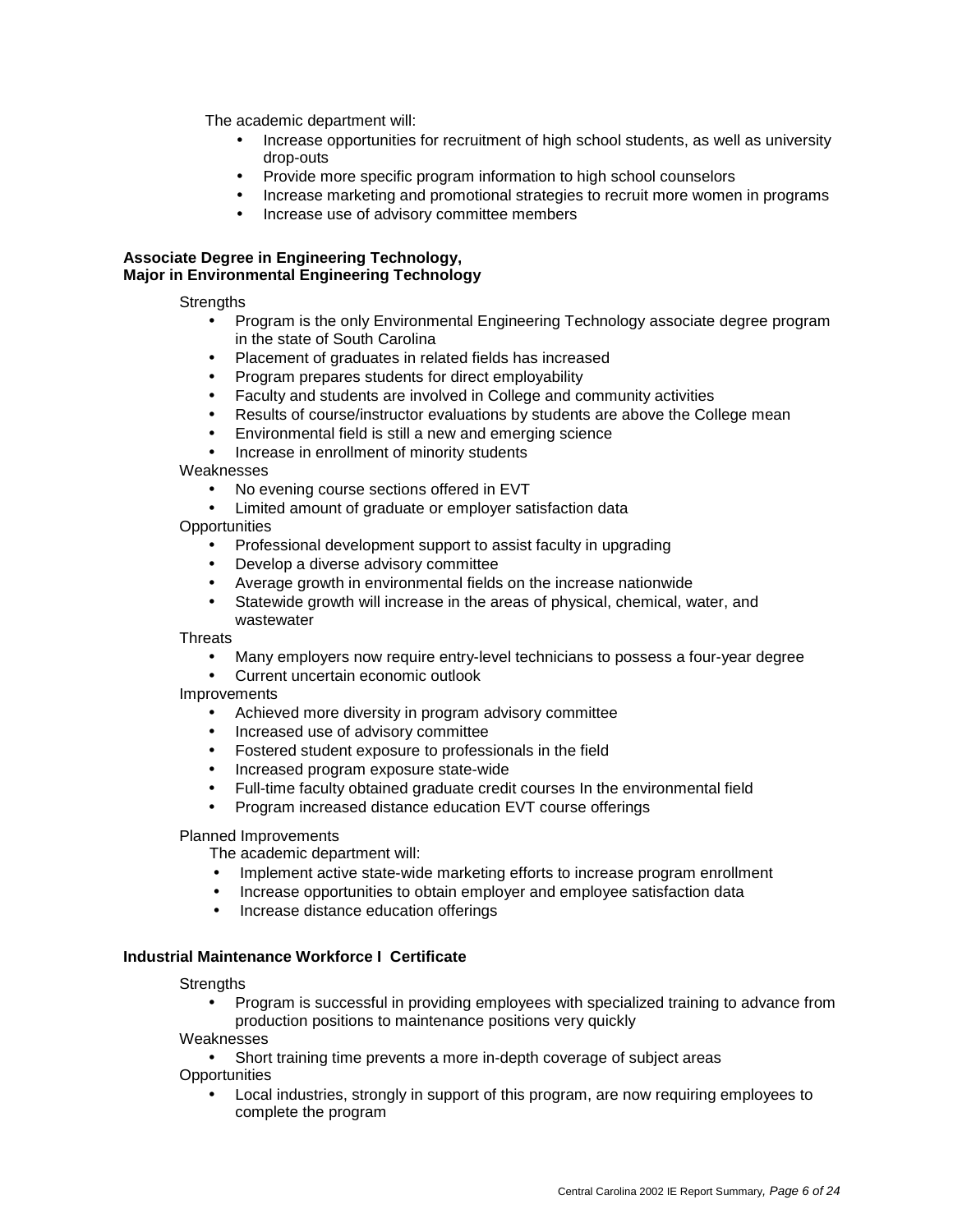### **Threats**

• Current uncertain economic outlook Improvements

- Several program courses were replaced with more specifically relevant courses, based on advisory committee input, as well as input from other local industrial personnel
- Program promoted in conjunction with the Economic Development Team of the Greater Sumter Chamber of Commerce
- Recruited a number of program graduates into the College's Industrial Maintenance diploma program

Planned Improvements

The academic department will:

• Provide opportunity for current instructor to benefit from additional exposure to laser alignment procedures

### **Associate Degree in Public Service, Major in Legal Assistant/Paralegal**

Determinations resulting from the evaluation of the public service associate degree legal assistant/paralegal major gave rise to a number of conclusions and opportunities for improvement, summarized as follows:

**Strengths** 

- Program approved by the American Bar Association (ABA)
- Increasing enrollment
- Support of professional development for faculty members
- Strong, active and involved advisory committee
- Significant library holdings

Weaknesses

- No paralegal organization for students
- No program course sections taught at outreach locations
- Small enrollment limits diversity of instructors

**Opportunities** 

- Paralegal profession will experience significant growth by 2010
- Impending national regulation of the field would give increased professional recognition
- Increasing student enrollment based on expanding profession

**Threats** 

- Students possess increasingly weak communication skills upon entering the program
- Four-year legal studies program in the area

Improvements

- Attained program re-approval from the American Bar Association (ABA) for seven years (August 2001 – August 2008)
- Improved sequencing of courses in the program
- Added legal software to courses to implement technology component
- Planned Improvements

The academic department will:

- Increase strength in recruitment activities
- Build interest in a paralegal organization
- Offer outreach course sections in the Spring of 2003
- Conduct specific survey of the legal community in the four-county region
- Increase technology components to courses
- Strengthen communication skills by including more comprehensive communication component in the curriculum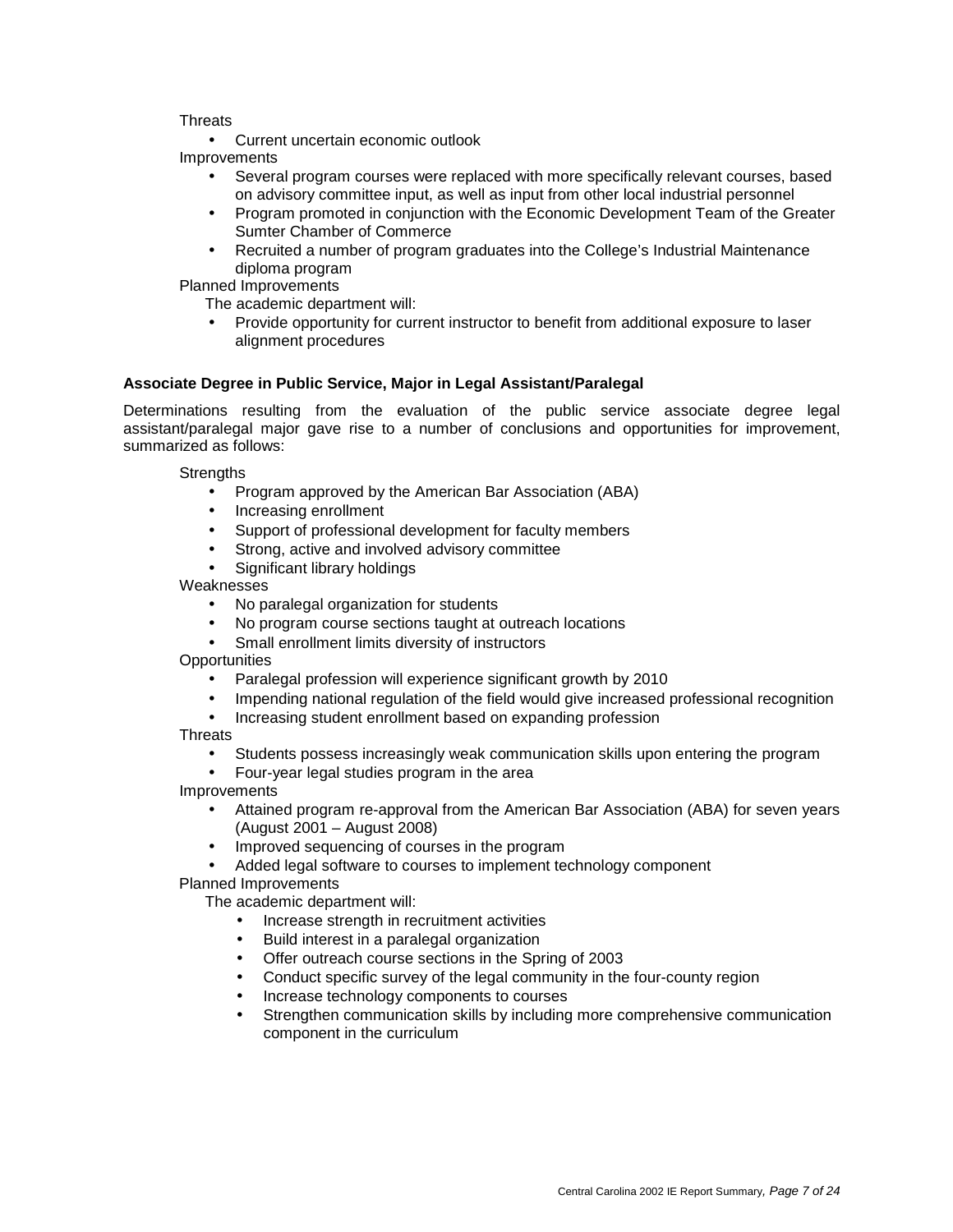### **Associate Degree in Business, Major in Office Systems Technology Automated Office Diploma Information Processing Certificate**

Review and evaluation of these programs yielded conclusions and opportunities for improvement, summarized as follows:

**Strengths** 

- Programs are meeting the College's mission
- Programs are keeping up with latest trends in technology
- Programs employ dedicated faculty members
- Enrollment and graduation rates have been at good levels and are now increasing
- Programs offer basic courses required by other programs at the College

### Strong curriculum content and instructional strategies in all programs' courses Weaknesses

- Lack of appropriate mechanism for students to evaluate content specific program courses
- Need for minority faculty members
- GDP software in the College computing environment is unstable

**Opportunities** 

- Emerging need for groupware in the workplace
- Changing Microsoft Office Environment
- Strong current job market

**Threats** 

- Potential future decrease in need for administrative support personnel, as managers/supervisors increase their computer skills
- Voice recognition may lessen need for keyboarding requirements
- Local four-year institutional offerings of similar courses

Improvements

- Refined content in several courses
- Modified courses to support Office XP

Planned Improvements

The academic department will:

- Refine perquisites and content in several other courses
- Develop program plans for outreach locations
- Expand program by recruiting minority faculty
- **Offer Saturday course sections**
- Increase number of associate degree courses that will transfer to four-year colleges
- Offer more distance education opportunities for students

### **Pre-Dental Hygiene Certificate**

The mission of this program is to assure that the graduate completes the general education requirements necessary for transfer to the Associate of Health Science Degree, Major in Dental Hygiene, at Midlands Technical College.

### **Strengths**

- Program is transferable to nearby institution
- Excellent transfer rates

Weaknesses

• Low, but stable enrollment

**Opportunities** 

• Excellent employment opportunities in the profession

**Threats** 

• None foreseeable

Improvements

- Improved advisement procedures
- Initiation of On-Course for advisement process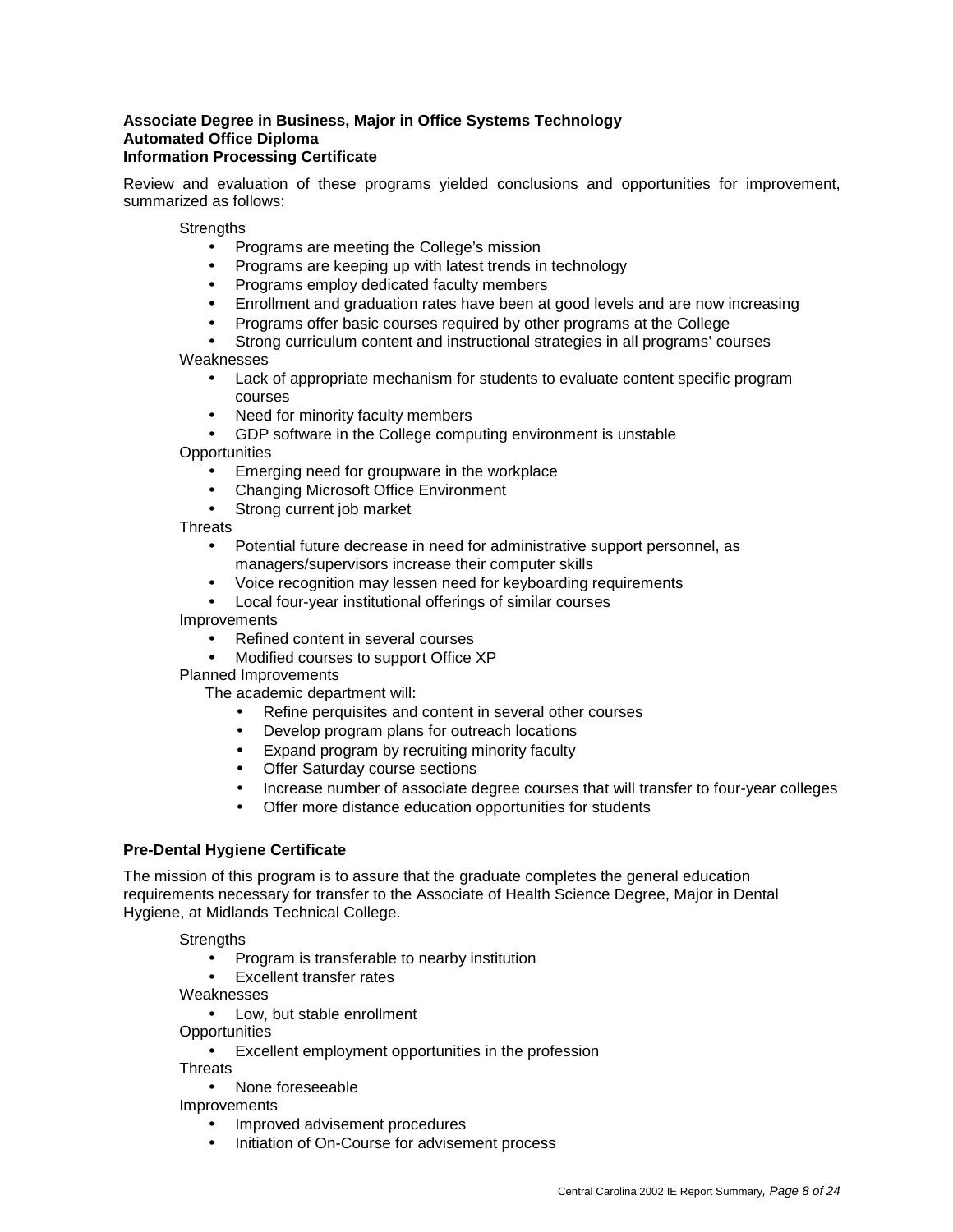- Specific admission criteria added to College catalog
- Planned Improvements
	- The academic department will:
		- Develop, initiate and maintain a tracking system for graduation and graduate placement to ensure that graduation applications are completed for eligible students

### **Pre-Pharmacy Technician Certificate**

The mission of this program is to assure that the graduate completes the general education requirements necessary for transfer to the Diploma in Health Science, Major in Pharmacy Technician, at Midlands Technical College.

### **Strengths**

- Easy transfer to diploma program at Midlands Tech
- Local pharmacies enable students to complete multiple placements without traveling long distances
- Satellite broadcast of classes from Midlands Technical College in a distance learning cooperative program
- Excellent clinical experiences

Weaknesses

- Poor program enrollment
- Lack of program graduate placement tracking
- **Opportunities**

• Excellent employment opportunities in the profession Improvements

- Assigned program advisor to classroom management of the satellite broadcast of classes from Midlands Technical College
- Improved advisement procedures
- Initiation of On-Course for advisement process
- Specific admission criteria included to College catalog

### Planned Improvements

The academic department will:

- Develop, initiate and maintain a tracking system for graduation and graduate
- placement to ensure that graduation applications are completed for eligible students
- Increase shared information among counselors and program advisor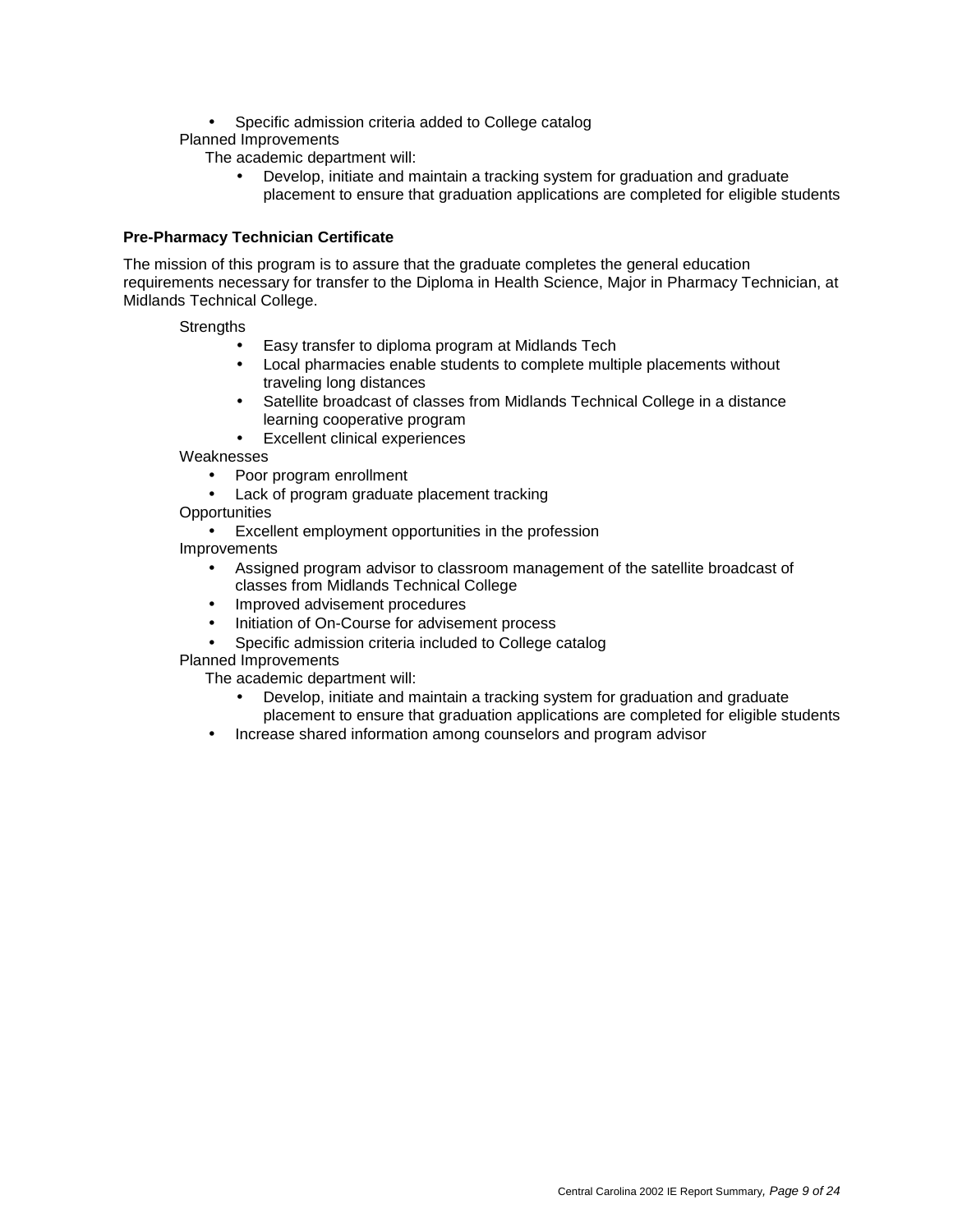## Achievement of Students Transferring from Two- to Four-Year Institutions **(Component # 4)**

## **Central Carolina Technical College Fall 2001 Transfer Cohort**

Affording all citizens in the College's four-county area access to baccalaureate degrees is the primary purpose of the university transfer programs at Central Carolina. Besides adhering to the criteria stipulated in the CHE "Policy and Procedures for Transferability of Credits" document, the College also maintains articulation agreements with a number of in-state private colleges and universities.

### **Methods of Assessment**

Central Carolina assesses transfer activity and performance of students who transfer from the College to public senior institutions through data provided by these institutions. South Carolina public senior institutions have now begun to provide the following summary information every two years on the most current fall term first-time transfer cohort from Central Carolina: number of transfer students who applied, were accepted and actually enrolled. Also provided is a summary of comparison information of Central Carolina's transfer student cohort's Fall term GPA to that of the native first-time students' Fall term GPA. Following is a summary of major assessment findings and use of results for this component:

### **Review of Findings**

Based on data supplied by 11 South Carolina public senior institutions, 123 Central Carolina transfer students began the application process to enroll in these institutions. Of these 123 students, 43% did not complete the application process.

Of the 70 students who did complete the application process, 82.9% were accepted and 17.1% were rejected. Of the number who were accepted (58), 32.8% (19) enrolled in nine of the State's public senior institutions: USC Columbia, USC Spartanburg, Francis Marion, Clemson, Winthrop, SC State, College of Charleston, Lander, and Coastal.

Historically, the largest numbers of Central Carolina transfer students have applied to USC Columbia, Francis Marion, and Clemson, and the smallest numbers have applied to the Citadel, USC Aiken, and USC Spartanburg. In Fall 2001, however, the largest number of Central Carolina students applied to USC Columbia, USC Spartanburg, Francis Marion, and Clemson, and the fewest applied to Lander and the Citadel.

Of the 69 transfer students who began the application process at USC Columbia, 51% completed the process. Of these, 80% were accepted, while only 10.7% actually enrolled there. Eighteen students began the application process at USC Spartanburg. Of the 10 (56%) transfer students who completed the application process, none were rejected, yet only one (10%) of those accepted actually enrolled there. At Francis Marion and Clemson, smaller numbers began the application process, but a higher percentage of these students actually enrolled in these two institutions.

Overall, 82.9 % of Central Carolina transfer students who completed the application process at 11 public senior institutions in South Carolina were accepted, but only 32.8% of those accepted actually enrolled in these universities. Table 1 includes a summary of application, acceptance and enrollment information.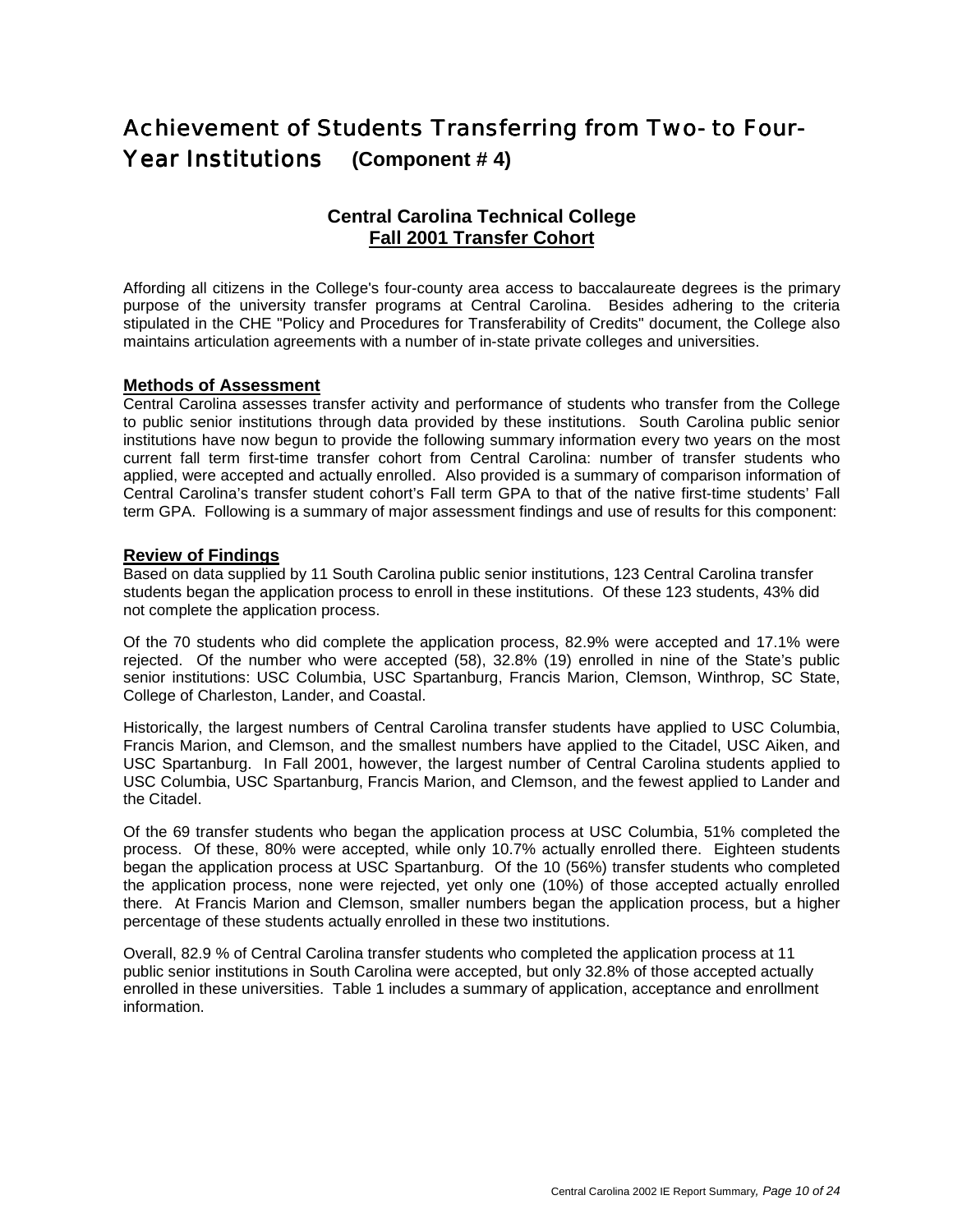| <b>TABLE 1</b><br><b>COMPARISON OF CENTRAL CAROLINA FIRST-TIME TRANSFER APPLICATIONS, ENROLLMENTS</b><br>AND ACCEPTANCE AT SC PUBLIC FOUR-YEAR INSTITUTIONS                                                                                                                    |    |    |          |                |   |       |       |       |  |  |
|--------------------------------------------------------------------------------------------------------------------------------------------------------------------------------------------------------------------------------------------------------------------------------|----|----|----------|----------------|---|-------|-------|-------|--|--|
| % Accepted<br><b>Senior</b><br>#<br>#<br>#<br>#<br>% Applied Who<br>% Accepted<br># Incomplete<br><b>Who Completed</b><br>Institution<br><b>Who Enrolled</b><br><b>Applicants</b><br><b>Applications</b><br>Rejected<br>Enrolled<br>Enrolled<br>Accepted<br><b>Application</b> |    |    |          |                |   |       |       |       |  |  |
| <b>Citadel</b>                                                                                                                                                                                                                                                                 |    |    |          | 0              | O | 100.0 | 100.0 | 0.0   |  |  |
| <b>Clemson</b>                                                                                                                                                                                                                                                                 | 8  |    | 3        | 0              |   | 50.0  | 62.5  | 80.0  |  |  |
| Coastal                                                                                                                                                                                                                                                                        |    |    | O        | 0              |   | 100.0 | 100.0 | 100.0 |  |  |
| $\bf{co}$                                                                                                                                                                                                                                                                      | 2  |    |          |                |   | 50.0  | 100.0 | 100.0 |  |  |
| <b>FMU</b>                                                                                                                                                                                                                                                                     | 10 | 6  | $\Omega$ | 4              | 6 | 60.0  | 100.0 | 100.0 |  |  |
| Lander                                                                                                                                                                                                                                                                         |    |    |          | 0              |   | 100.0 | 100.0 | 100.0 |  |  |
| <b>SCState</b>                                                                                                                                                                                                                                                                 | 3  |    | 0        | $\overline{2}$ |   | 33.3  | 100.0 | 100.0 |  |  |
| <b>USC Cola</b>                                                                                                                                                                                                                                                                | 69 | 28 | 7        | 34             | 3 | 4.35  | 80.0  | 10.7  |  |  |
| USC-A                                                                                                                                                                                                                                                                          | 3  |    | ი        | 2              |   | 0     | 100.0 | 0.0   |  |  |
| $USC-Sp$                                                                                                                                                                                                                                                                       | 18 | 10 | $\Omega$ | 8              |   | 5.6   | 100.0 | 10.0  |  |  |
| Winthrop                                                                                                                                                                                                                                                                       |    | 3  | 2        | 2              |   | 14.29 | 60.0  | 33.3  |  |  |

Compared to the information reported in Fall 2000, 60% more Central Carolina students were accepted for transfer to state public senior institutions, but there was a 9% decrease in the number who were accepted that actually enrolled.

Overall, from reports submitted by sc public senior institutions, it appears that transfer students from Central Carolina continue to perform generally as well as native students. Table 2 includes data as revealed in this comparison.

| <b>TABLE 2</b><br><b>Comparison of GPA of Central Carolina First-Time Fall 2001 Transfers</b><br>and Native Populations at SC Public Senior Institutions |                                          |                    |                                  |                    |  |  |  |  |  |  |
|----------------------------------------------------------------------------------------------------------------------------------------------------------|------------------------------------------|--------------------|----------------------------------|--------------------|--|--|--|--|--|--|
|                                                                                                                                                          | <b>Native</b><br><b>Central Carolina</b> |                    |                                  |                    |  |  |  |  |  |  |
| <b>Senior Institution</b>                                                                                                                                | <b>Transfer</b><br><b>Students</b>       | <b>Average GPA</b> | <b>Native</b><br><b>Students</b> | <b>Average GPA</b> |  |  |  |  |  |  |
| <b>Clemson</b>                                                                                                                                           | 4                                        | 0.77               | 16522                            | 2.83               |  |  |  |  |  |  |
| Coastal                                                                                                                                                  | 1                                        | 3.39               | 202                              | 2.67               |  |  |  |  |  |  |
| $\bf{co}$                                                                                                                                                | 1                                        | 2.88               | 6546                             | 2.81               |  |  |  |  |  |  |
| <b>FMU</b>                                                                                                                                               | 6                                        | 2.54               | 1718                             | 2.62               |  |  |  |  |  |  |
| <b>Lander</b>                                                                                                                                            | 1                                        | 2.50               | 1116                             | 2.53               |  |  |  |  |  |  |
| <b>SCState</b>                                                                                                                                           | 1                                        | 3.21               | 2461                             | 2.46               |  |  |  |  |  |  |
| <b>USC Cola</b>                                                                                                                                          | 3                                        | 2.81               | 7322                             | 2.93               |  |  |  |  |  |  |
| <b>USC-Sp</b>                                                                                                                                            | 1                                        | 3.40               | 199                              | 3.26               |  |  |  |  |  |  |
| Winthrop                                                                                                                                                 | 1                                        | 1.80               | 3398                             | 2.76               |  |  |  |  |  |  |
| * Central Carolina Students with Higher Average GPA than Native Students                                                                                 |                                          |                    |                                  |                    |  |  |  |  |  |  |

According to Fall1999 transfer reports, the greatest negative variance between Central Carolina transfer students' GPA attainment and that of native students occurred at Francis Marion University. Although the numbers of transfer students from Central Carolina are still too small to draw valid conclusions, the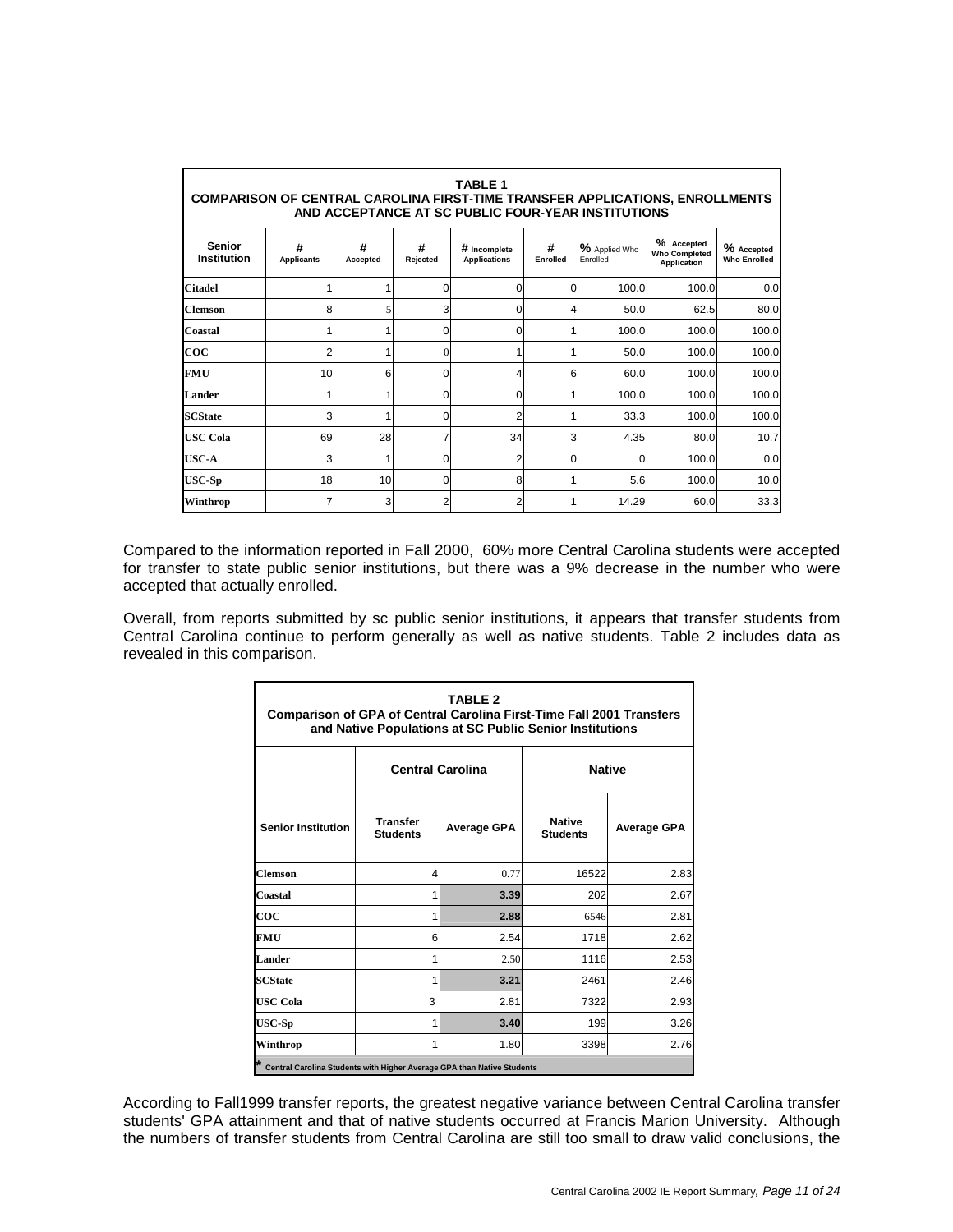Fall 2001 report indicates that the greatest negative variance has occurred at Clemson University and that Central Carolina transfer students performed as well as native students at three of the senior institutions and better than native students at four of these universities.

**Strengths** 

- The College provides opportunities for students to meet with admission counselors from senior institutions for monitoring course selection and admission requirements at the four-year institutions.
- The University Transfer Advisory Committee, which includes representatives from over ten public and private senior institutions, provides for continuous exchange of information for planning and coordinating courses and services for students transferring to in-state four-year institutions.
- Of the 2000 and 2001 AA/AS graduates, 100% were either employed or enrolled at a more advanced educational level within the timeframe established by the CHE.
- Increased acceptance rate of Central Carolina transfer students to SC public senior institutions

### **Weaknesses**

- Although improved, weak devises for tracking of transfer students still exist
- Even though Central Carolina had an increase in the acceptance rate of its transfer students at SC public senior institutions, the enrollment rate of transfer students decreased.

#### Improvements

- Offered all courses listed in the CHE approved transfer blocks, even though some of these courses are not among the required courses in the College's programs.
- Placed the entire text of the CHE Statewide Articulation Agreement and the list of transfer courses to the College's web page

#### Planned Improvements

The College will

- Obtain the assistance from the National Student Clearinghouse to identify and document more effectively and accurately those students who transfer to in-state private institutions, as well as out-of-state public and private senior institutions
- Define and implement a more systematic internal process to identify and track all transfer students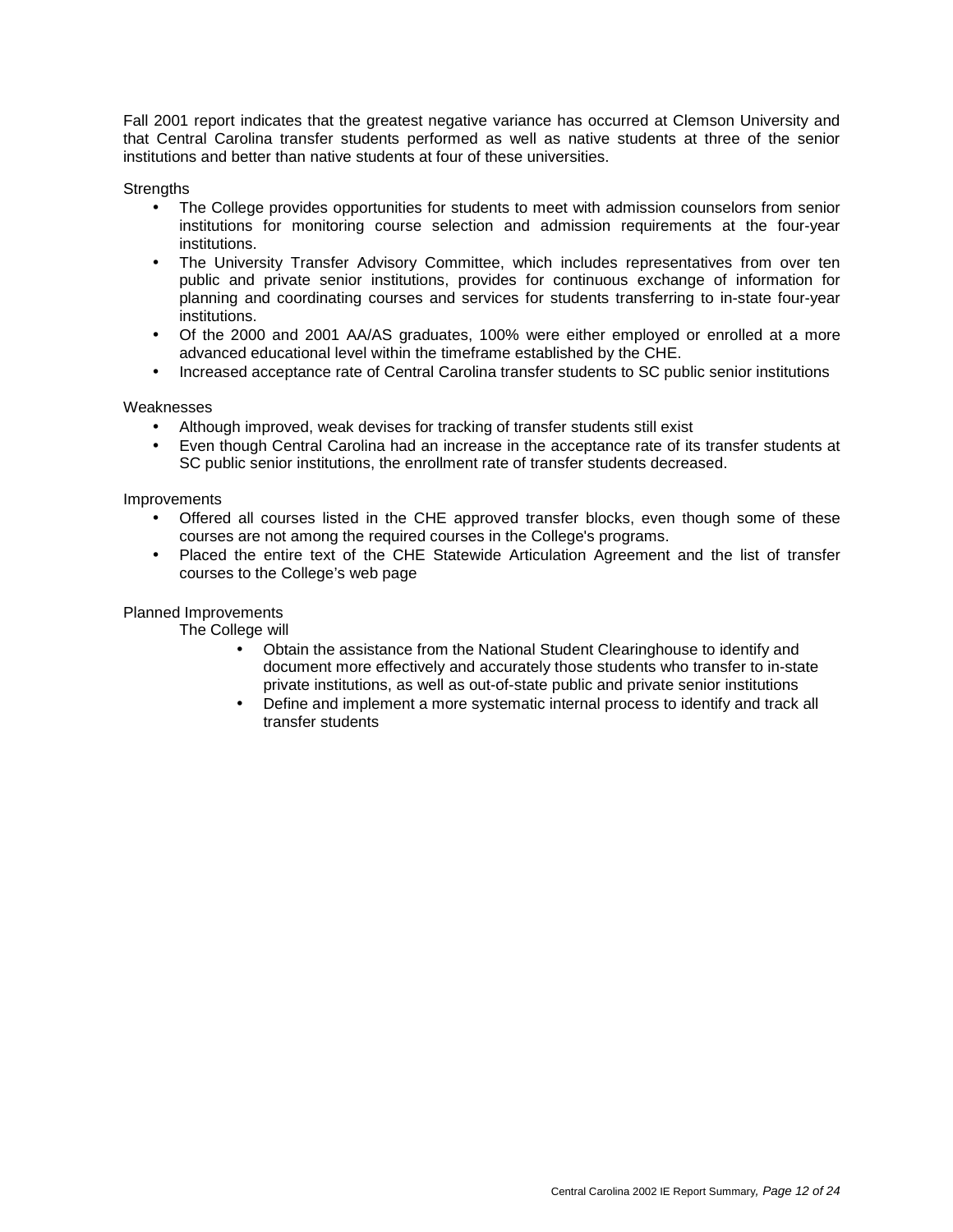## STUDENT DEVELOPMENT **(IE Component # 5)**

## **Introduction**

Major responsibility for student development at Central Carolina Technical College is assigned to the following three departments in the Division of Academic and Student Affairs: (1) The Center for Student Information, (2) Admissions and Counseling Services and (3) the Financial Aid Office.

As part of the annual planning process the Institution's mission and goals are translated into plans of action by each College unit and continual assessment of the College's annual progress and the use of expected results for improvement take place. The annual College Plan of Action serves as a guide for student development activities throughout the year.

The directors of the three student affairs departments serve on the Academic Management Team (AMT)/Curriculum Committee. Each year the AMT develops the College's Educational Plan of Action based on the following: (1) the College's strategic plan, with specific emphasis on the institutional mission and goals and (2) evaluation results from the prior year's annual plan of action. Subsequently, the three student affairs directors develop annual unit plans as part of the educational plan of action. Systematic measurement of the performance of these three departments' programs and services is inherent in their annual plans of action. The annual Educational Plan of Action, with its prioritized objectives and resource allocation requirements, is used as the major impetus for the development of all other support plans of action at the College.

College Directive 6.27 describes the institution's process for improvement by delineating the set of defined criteria used for measuring effectiveness. Each department conducts an annual review in accordance with the institution's planning and assessment timeline. Results are evaluated and measures established for planned improvements to be implemented as appropriate. In addition to this process, a review of each of the student affairs departments occurs every four years.

## **Methods of Assessment**

Methods of assessment used in the assessment of each of the three student affairs departments are summarized in their individual reports that follow below. Overall, the reviews included: the use of feedback from students, graduates, alumni, faculty, business and industry; reviews of enrollment trends, retention data, graduation rates, course/program transferability and placement; and a review of resources, equipment and facilities used for the delivery of student services and programs.

## **Review of Findings**

Results of evaluation findings have been used to develop plans for improvements that are implemented as appropriate. Each of the student affairs departments' programs and services is evaluated annually and is reviewed at least every four years. Summaries of these review reports are included in the following three sections:

### **(1) Center for Student Information (Registrar)**

### Purpose

The mission of the Registrar's office is to provide timely and accurate information to our students in the transfer in of coursework from other colleges, the accurate assessment of completion of all work required for graduation, and assistance with determining appropriate coursework to transfer out to other colleges. It is also the responsibility of the registrar to inform students of the importance of their grade point averages and emphasize how important good performance is to them. Articulation of high school courses assists students in their personal and professional lives as they receive college credit for course work completed while in high school. SIS OnCourse software has been interfaced with Campus Pipeline, the College's intranet system, to provide students with immediate access to grades and the ability to perform a degree audit of their status in their programs.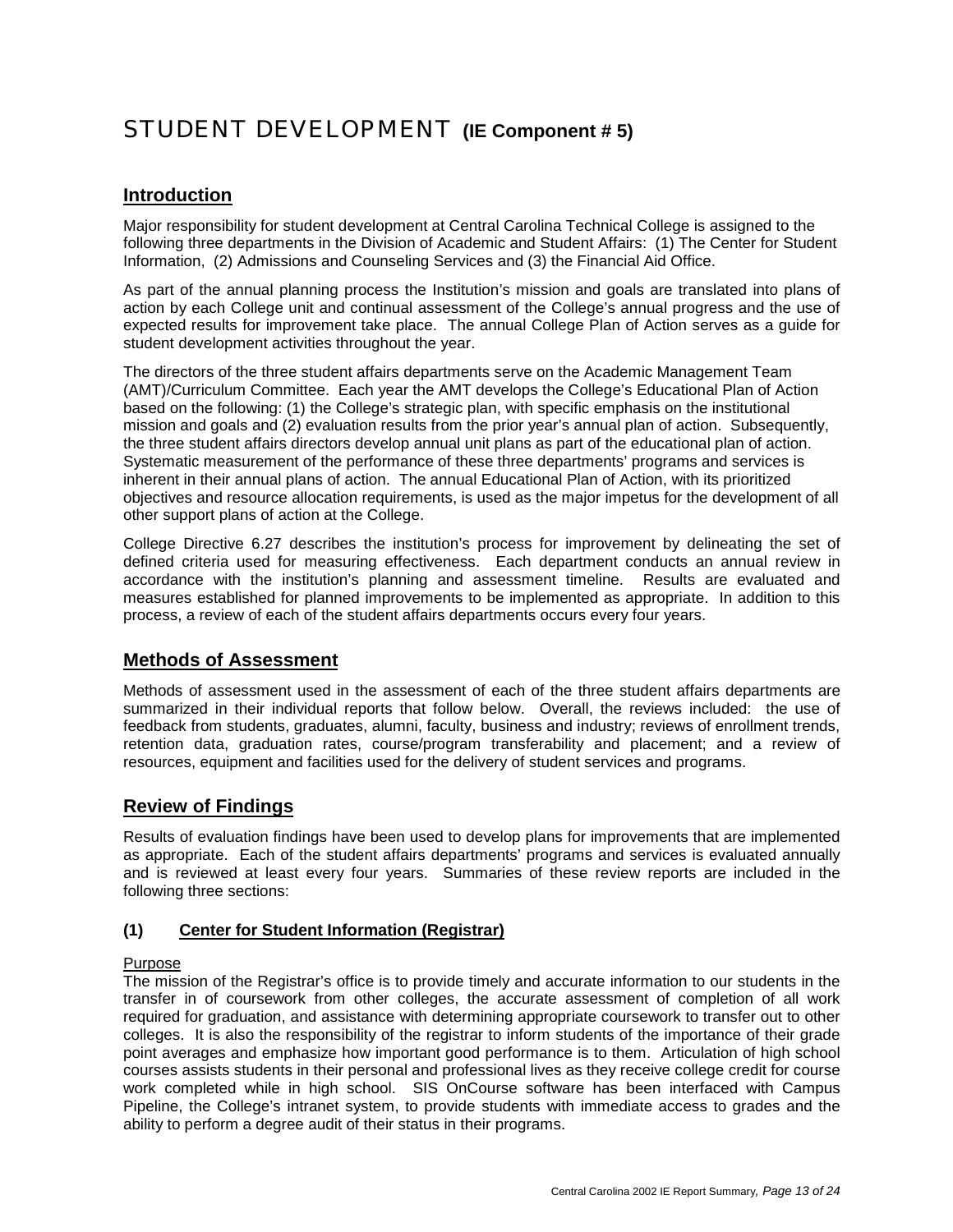The Center for Student Information maintains the student's official academic records, provides letters of enrollment for insurance verification, etc., processes add/drop forms and withdrawals, verifies and maintains grades and student transcripts.

### Methods of Assessment

The registrar's office assesses its performance using the findings from ratings received on the College's Student Survey of Programs and Services. In addition, the Registrar participates in new student orientation each term. Orientation attendees complete evaluation forms, and the results are used in improving services performed by the Registrar's Office.

Records maintained by personnel in The Center for Student Information are audited annually by the South Carolina Technical College System and have successfully met the requirements of the auditors each year.

Results from a new assessment of the College's secondary articulation agreements, will be determined at the end of the academic year. The plan is to determine the number of articulated courses and to investigate the success of the students who articulate courses in the higher-level courses in the program

### Improvements

- $\triangleright$  Refined the use of program advisement sheets to notify students of transfer- in credits.
- $\triangleright$  With the faculty, developed and created the new articulation course profiles, developed the agreements, and implemented the new articulation process.
- $\triangleright$  Developed a GPA presentation to be given to COL 103, OST 133, and New Student Orientation.
- $\triangleright$  Developed a new Program Completion Application and placed on an application on line so the students could apply for graduation via the Web.
- $\triangleright$  Developed new transfer-in timelines based on academic departments with time/course content relationship.
- $\triangleright$  Improved the SIS Equivalency Tables to assess student transcripts to award student credit hours more quickly and accurately.
- $\triangleright$  Implemented OnCourse to audit student status in program and assess progress toward graduation.
- Trained faculty on use of OnCourse software as an advisement tool. OnCourse interfaces with Pipeline to provide student with information about his/her progress toward educational goal.
- $\triangleright$  Identified program completers, not previously identified, by utilizing OnCourse
- $\triangleright$  Implemented partnership with National Clearinghouse to provide insurance companies, etc. 24/7 availability of enrollment and degree verification for students.

### Planned Improvements

The department will:

- $\triangleright$  Implement new method of communicating transfer credit to students
- $\triangleright$  Implement a new tracking system for applicants for graduation by using SIS
- $\triangleright$  Continue to evaluate and assess effectiveness of the OnCourse software as an advisement and a graduation assessment tool
- $\triangleright$  Investigate free Enrollment Verification Certificate service for students with National Clearinghouse to give the students the ability to verify enrollment 24/7
- $\triangleright$  Evaluate the success of Central Carolina students who have articulated high school courses

### **(2) Admissions and Counseling Services**

### Purpose

The mission of the Admissions and Counseling Services Department is to provide accurate and timely admissions and counseling services.

### Methods of Assessment

The Admissions and Counseling Services Department assesses its performance in a variety of methods:

College's Student Satisfaction Survey provides information on services.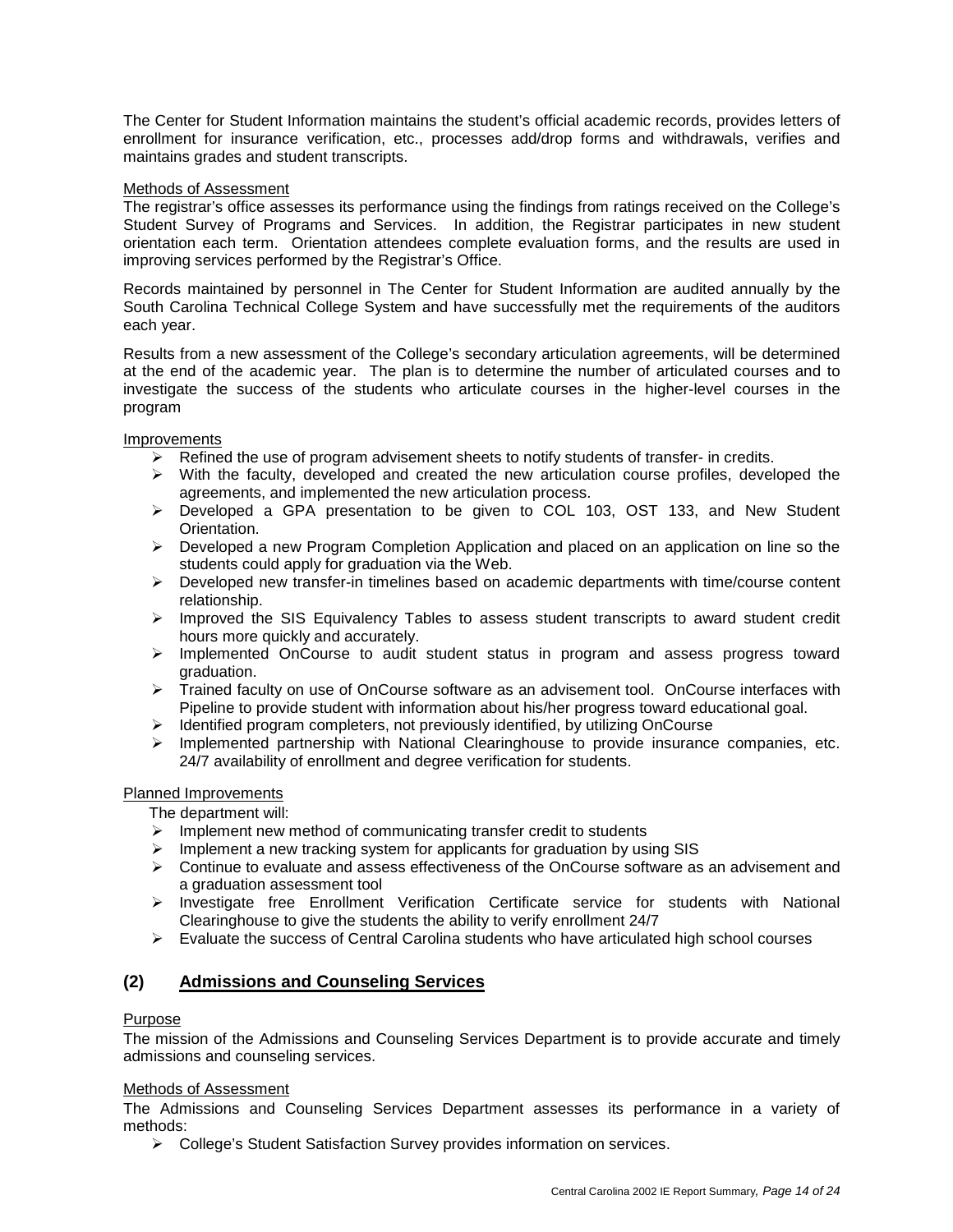- $\triangleright$  Evaluation of training and workshops by attendees at training.
- Advisory Committee feedback regarding needed services.
- $\triangleright$  Retention is measured using data from the Student Information System (SIS)
- $\triangleright$  Feedback on placement services is obtained through surveys administered through the Placement Office.
- $\triangleright$  Evaluation of Special Population services by participants.

### Improvements

- $\triangleright$  Developed and presented a six-hour professionalism institute seminar, upon recommendation of College advisory committees, to address concerns about graduating students and their need for additional training in employment soft skills
	- Evaluation findings indicated that the seminar was successful, especially
	- in raising students' awareness and assisting employers in receiving
	- better prepared employees.
- $\triangleright$  Used results of the Program and Services Survey to improve departmental services and programs
- Established committee to review College's placement results as compared to student grades. With statistical analysis and review of specific records, it was determined that the reading and writing portions appeared appropriate, but a recommendation was made to increase the math placement scores
- $\triangleright$  Hired a new career counselor
- $\triangleright$  Established new career exploration center to assist students in determining where their interests and abilities lie and to increase in students' awareness of the need to make sound decisions prior to choosing a program
- $\triangleright$  Increased the number of workshops developed and presented on job-search, resume writing, dressing for success, and comprehensive career planning.
- $\triangleright$  Expanded student appreciation events to include outreach locations each term
- Increased the number of annual student activities
- Revised and expanded New Student Orientation seminars
- $\triangleright$  Expanded student organizations and community involvement activities
- Increased Cooperative Education experiences for students
- Redesigned and offered more frequent free math refresher courses to students needing to improve basic arithmetic and algebra skills to meet college placement requirements, including additional sessions in the evening to accommodate student work schedules.
- $\triangleright$  Sponsored community-wide job expo in conjunction with other institutions of higher education and Shaw Air Force Base
- $\triangleright$  Instituted an ad hoc retention committee to review enrollment and graduation trends and make recommendations on how to improve graduation rate and provide an optimum experience for students by identifying needs and providing the proper resources.
- $\triangleright$  Increased funding to assist students in nontraditional programs and those who are single parents.
- $\triangleright$  Revised Special Populations quidelines to insure that the appropriate students received assistance.
- $\triangleright$  Examined and revised Special Population criteria for eligibility and included stricter guidelines in which students must show reasonable progress to remain in a program. This effort has improved retention rates of recipients.
- $\triangleright$  Revised the College's placement test scores in cooperation with Academic Affairs

### Planned Improvements

The department will:

- $\triangleright$  Conduct on-going evaluation of appropriateness and validity of the College's placement scores
- $\triangleright$  Used findings of the ad hoc retention committee to improve College graduation rates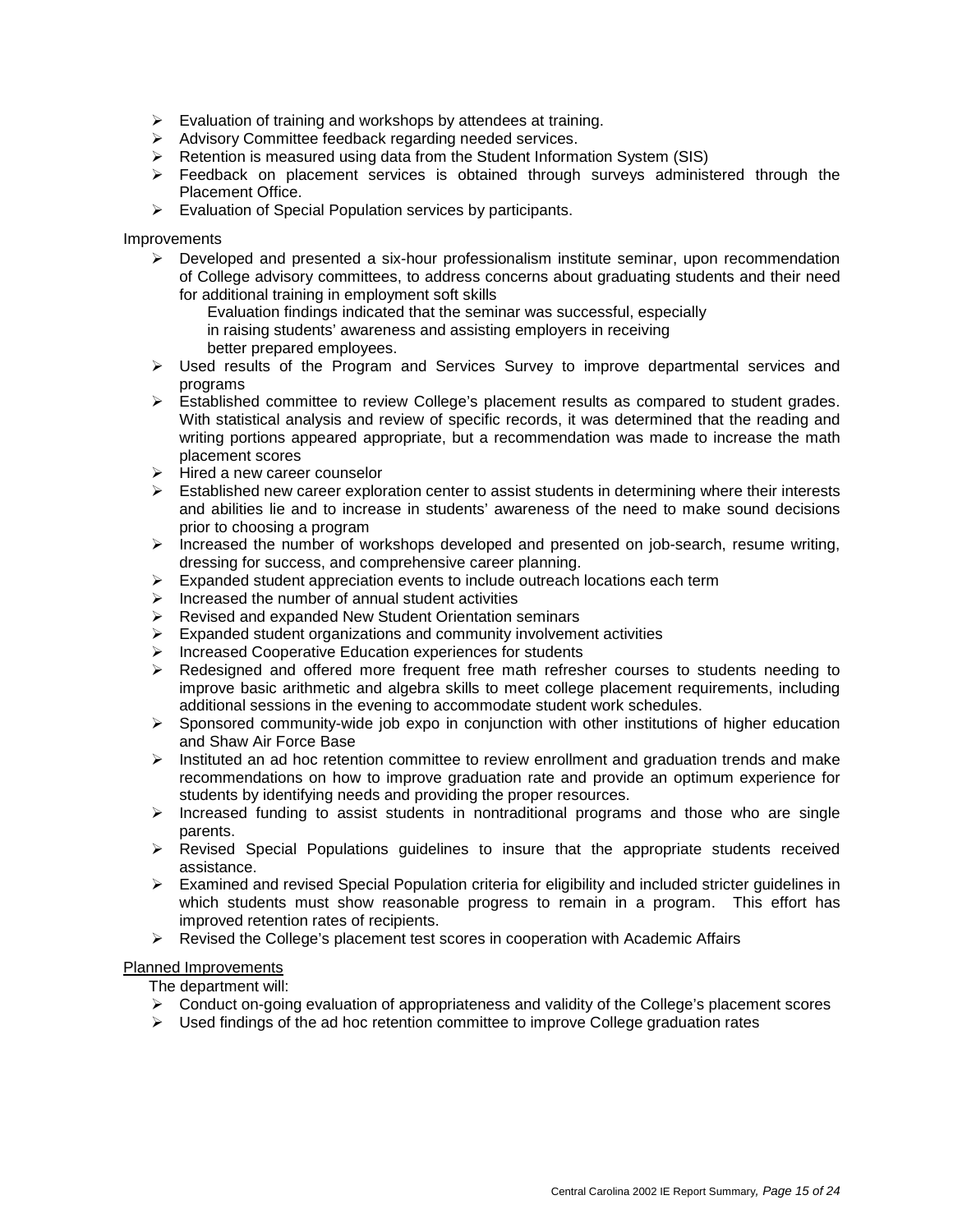## **(3) Financial Aid Office**

### Purpose

The mission of the Financial Aid Office is to provide comprehensive financial aid services to prospective and matriculating students by implementing early awarding procedures that assure students financial aid funding earlier in the award year for complete applications. Financial Aid awareness and counseling are in place to have students educated about benefits of financial aid and counseled to use the funds wisely without incurring debt.

### Methods of Assessment

Among its methods, financial aid services utilized the College's Programs and Services Survey completed by students to assess its effectiveness in awarding financial aid. In addition, results of the evaluations of all financial aid workshops held every term, as well as those held on an as-needed basis at off-campus locations were analyzed and used to obtain information regarding the effectiveness of the workshops. Also, programs and services of the Financial Aid office are systematically monitored and audited by the State Department of Education, State Board for Comprehensive and Technical Education, the Department of Veteran's Affairs, and the Federal Pell Grant Administration.

### Improvements

- $\triangleright$  Increased the number of multiple financial aid workshops on main campus, outreach campuses, and high schools
- $\triangleright$  Developed and distributed flyers on Financial Aid services to promote the availability of and procedures for financial aid
- $\triangleright$  Increased financial aid counseling to students and parents
- $\triangleright$  Counseled every financial aid recipient with regard to debt avoidance
- Converted to the use of online FAFSA, increasing efficiency
- Increased services to students receiving Veteran Benefits
- $\triangleright$  Improved counseling of students regarding standards of Satisfactory Academic Progress as related to financial aid
- $\triangleright$  Provided financial assistance to students through the new FACTS payment plan

### Planned Improvements

- The department will:
- $\triangleright$  Design and implement strategies to increase early delivery of financial assistance.
- $\triangleright$  Evaluate the need to continue on-campus FAFSA workshops, since the Financial Aid office has become so proactive in FAFSA completion and submission.
- ▶ Continue to conduct financial aid workshops in local secondary schools.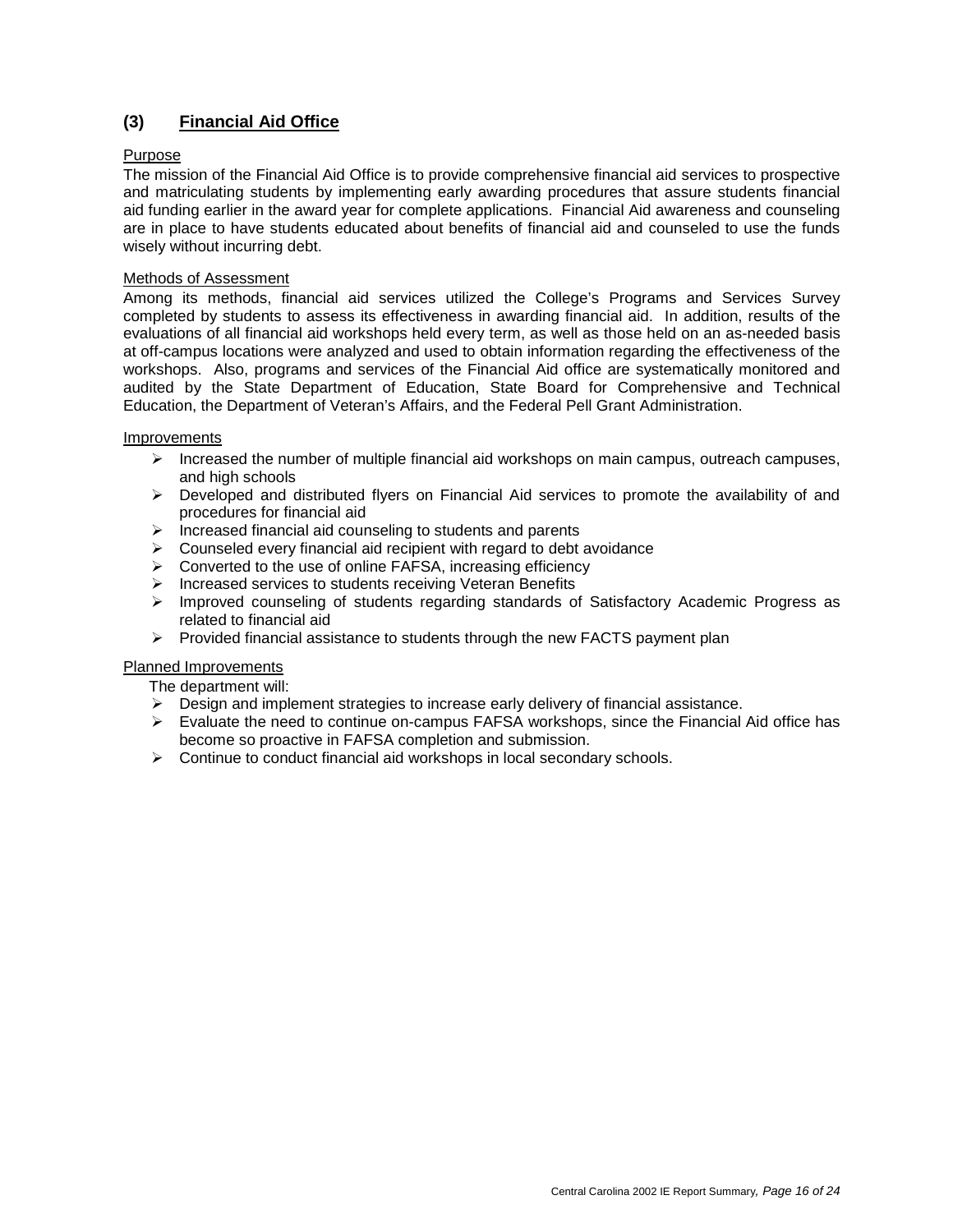## *CENTRAL CAROLINA TECHNICAL COLLEGE*

*2002 IE SUMMARY REPORT* 

## **STATEMENT CONCERNING AMENDED SC 59-101: Providing a "technologically skilled workforce"**

*In 2001, the SC Legislature amended SC 59-101 to include the following statement requiring all institutions to report: "Appropriate information relating to each institution's role and mission to include policies and procedures to ensure that academic programs support the economic development needs in the State by providing a technologically skilled workforce."* 

The following statement represents Central Carolina Technical College's response to this reporting requirement:

Central Carolina Technical College's role in providing the region with a technologically skilled workforce is reflected in its policies, programs and practices. At the core of its mission statement, Central Carolina communicates its obligation to support the economic growth of the community by providing specialized training opportunities specifically designed for personal growth, economic development and an improved quality of life.

In Institutuional Goals 9 and 10 of the its five-year Strategic Plan, the College commits to evaluating and revising its curricula to meet the needs of the workplace in collaboration with business, industry and other educational institutions. This commitment to workforce development is rooted in the College's practices as well as its policies and procedures.

Each academic program engages the work of its own program advisory committee, comprised of service area employers who review the program's current technology, curriculum content, and, as necessary, make recommendations for improvements. The direct input from these committees and input gleaned from Central Carolina's Continuing Education division's partnerships, assist the College in assuring that its programs are current and consistently adjusted to meet future economic development trends.

Further, as part of the academic program review/evaluation policies and procedures, the College regularly assesses its graduates' competencies to help determine how prepared these graduates are to meet the employment needs of area business and industry.

Through its various policies, procedures and practices, Central Carolina clearly states its continuing commitment to academic programs that support the economic development needs of the State and supply area employers with a technologically skilled workforce.

July 20, 2002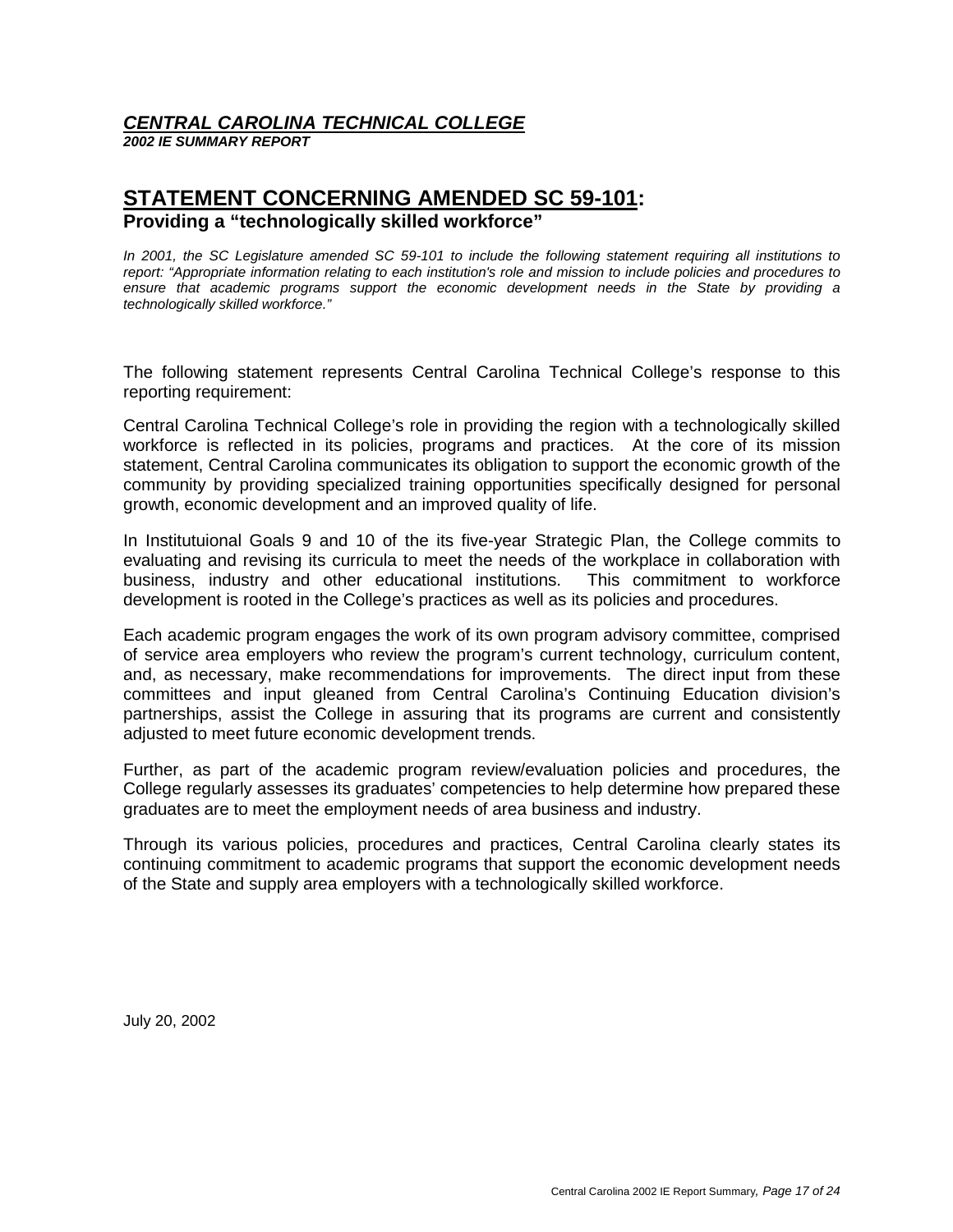*Applicable to four- and two-year institutions SUBMITTED 07/31/02* 

 **Institution:** 

## **CENTRAL CAROLINA TECHNICAL COLLEGE**

## **LIST OF NATIONAL INSTITUTIONAL AND SPECIALIZED ACCREDITING BODIES RECOGNIZED BY THE SOUTH CAROLINA COMMISSION ON HIGHER EDUCATION**

Ī

**\_\_\_\_INDICATED ARE CENTRAL CAROLINA TECHNICAL COLLEGE ACCREDITED PROGRAMS\_\_\_\_** 

These agencies and areas may also be found on the CHE's website at: http://www.che400.state.sc.us/web/Academic/Accrediting%20Agencies%20Recognised%20by%20CHE.htm

|                                                                                               | Accreditable<br>Program | <b>Fully</b><br>Accredited<br>Program | (if program not fully accredited-do not complete if | Date<br>agency/area                                                        |                                         |                      |
|-----------------------------------------------------------------------------------------------|-------------------------|---------------------------------------|-----------------------------------------------------|----------------------------------------------------------------------------|-----------------------------------------|----------------------|
| <b>ACCREDITING AGENCIES AND AREAS</b>                                                         |                         |                                       | Year<br>program<br>added at<br>institution          | Institution has<br>chosen NOT to<br>seek accreditation<br>for this program | Accreditation<br>Expected<br>(if known) | added to CHE<br>List |
| American Assembly of Collegiate Schools of<br><b>Business - International Association for</b> |                         |                                       |                                                     | An institution may be accredited by the AACSB or the ACBSP                 |                                         |                      |
| <b>Management Education</b>                                                                   |                         |                                       |                                                     |                                                                            |                                         |                      |
| Business (BUS)-Baccalaureate, Masters', and                                                   |                         |                                       |                                                     |                                                                            |                                         |                      |
| Doctoral degree programs in business                                                          |                         |                                       |                                                     |                                                                            |                                         |                      |
| administration and management                                                                 |                         |                                       |                                                     |                                                                            |                                         |                      |
| Business (BUSA)-Baccalaureate, Masters', and<br>Doctoral degree programs in accounting        |                         |                                       |                                                     |                                                                            |                                         |                      |
| <b>ACCREDITING BOARD FOR ENGINEERING AND</b>                                                  |                         |                                       |                                                     |                                                                            |                                         |                      |
| TECHNOLOGY, INC.                                                                              |                         |                                       |                                                     |                                                                            |                                         |                      |
| Engineering (ENG)-Baccalaureate and                                                           |                         |                                       |                                                     |                                                                            |                                         |                      |
| master's level programs in engineering                                                        |                         |                                       |                                                     |                                                                            |                                         |                      |
| Engineering-related (ENGR) - Engineering<br>related programs at the baccalaureate level       |                         |                                       |                                                     |                                                                            |                                         |                      |
| Engineering Technology (ENGT) - Associate                                                     |                         |                                       |                                                     |                                                                            |                                         |                      |
| and baccalaureate degree programs in                                                          | X                       | X                                     |                                                     |                                                                            |                                         |                      |
| engineering technology                                                                        |                         |                                       |                                                     |                                                                            |                                         |                      |
|                                                                                               |                         |                                       |                                                     |                                                                            |                                         |                      |
| ACCREDITING COMMISSION ON EDUCATION FOR                                                       |                         |                                       |                                                     |                                                                            |                                         |                      |
| <b>HEALTH SERVICES ADMINISTRATION</b>                                                         |                         |                                       |                                                     |                                                                            |                                         |                      |
| Health Services Administration HSA) Graduate                                                  |                         |                                       |                                                     |                                                                            |                                         |                      |
| programs                                                                                      |                         |                                       |                                                     |                                                                            |                                         |                      |
| <b>ACCREDITING COUNCIL ON EDUCATION IN</b><br>JOURNALISM AND MASS COMMUNICATIONS              |                         |                                       |                                                     |                                                                            |                                         |                      |
| Journalism and Mass Communication                                                             |                         |                                       |                                                     |                                                                            |                                         |                      |
| (JOUR) - Units within institutions offering                                                   |                         |                                       |                                                     |                                                                            |                                         |                      |
| professional undergraduate and graduate                                                       |                         |                                       |                                                     |                                                                            |                                         |                      |
| (master's) degree programs                                                                    |                         |                                       |                                                     |                                                                            |                                         |                      |
| AMERICAN ASSOCIATION FOR MARRIAGE AND<br><b>FAMILY THERAPY</b>                                |                         |                                       |                                                     |                                                                            |                                         |                      |
| Marriage and Family Therapy (MFTC) - Clinical<br>training programs                            |                         |                                       |                                                     |                                                                            |                                         |                      |
| Marriage and Family Therapy (MFTD) - Graduate<br>degree programs                              |                         |                                       |                                                     |                                                                            |                                         |                      |
|                                                                                               |                         |                                       |                                                     |                                                                            |                                         |                      |
| AMERICAN ASSOCIATION OF FAMILY AND<br><b>CONSUMER SCIENCES (AAFCS)</b>                        |                         |                                       |                                                     |                                                                            |                                         |                      |
| Home Economics - Baccalaureate programs                                                       |                         |                                       |                                                     |                                                                            |                                         |                      |
| AMERICAN ASSOCIATION OF NURSE<br><b>ANESTHETISTS</b>                                          |                         |                                       |                                                     |                                                                            |                                         |                      |
| Nurse Anesthetists (ANEST) - Generic nurse                                                    |                         |                                       |                                                     |                                                                            |                                         |                      |
| anesthesia education programs/schools                                                         |                         |                                       |                                                     |                                                                            |                                         |                      |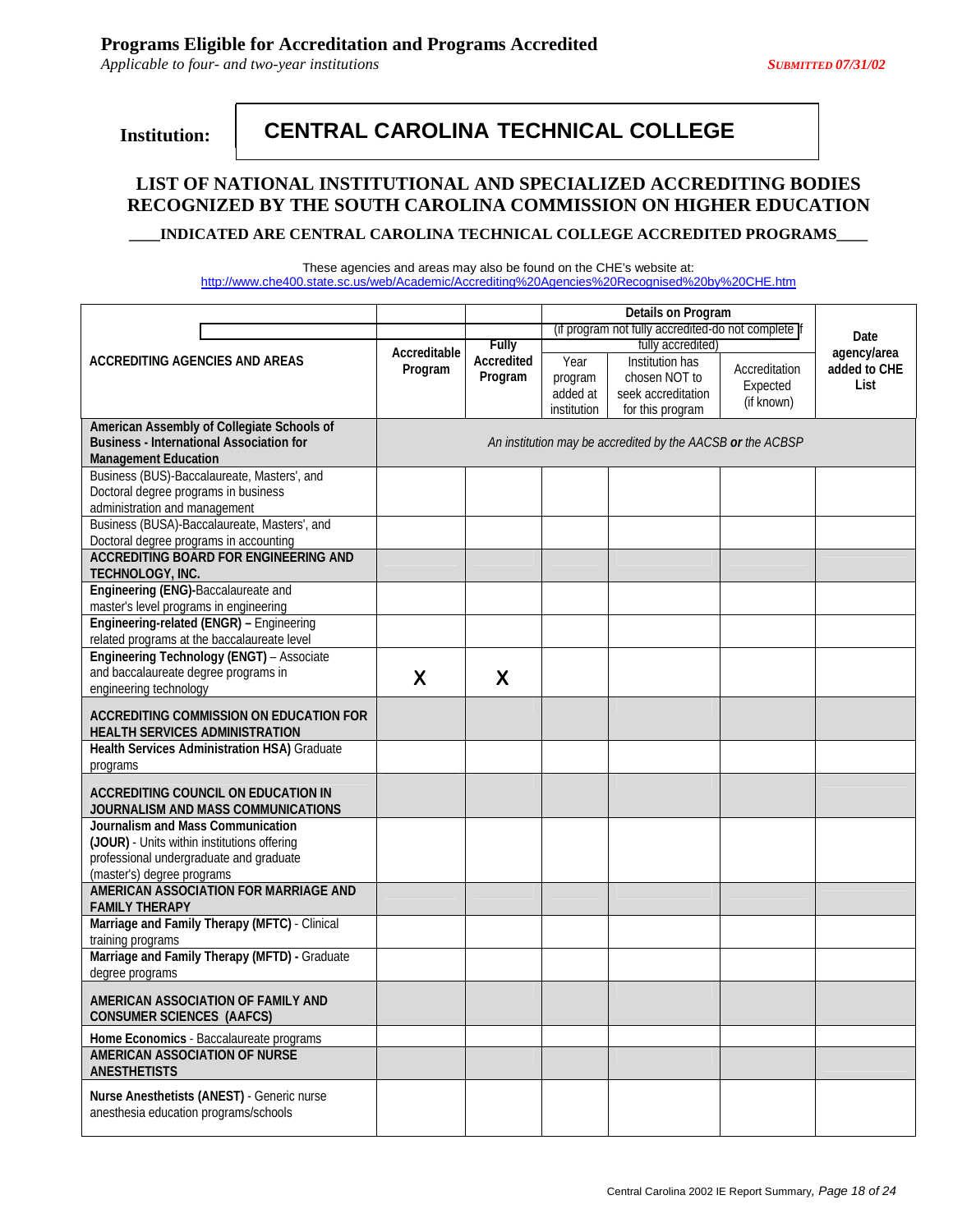|                                                                                                     | Accreditable | <b>Fully</b>      |                                                     |                                      |                           |                      |
|-----------------------------------------------------------------------------------------------------|--------------|-------------------|-----------------------------------------------------|--------------------------------------|---------------------------|----------------------|
|                                                                                                     |              |                   | (if program not fully accredited-do not complete if | Date                                 |                           |                      |
| ACCREDITING AGENCIES AND AREAS                                                                      |              | <b>Accredited</b> | Year                                                | fully accredited)<br>Institution has |                           | agency/area          |
|                                                                                                     | Program      | Program           | program                                             | chosen NOT to                        | Accreditation<br>Expected | added to CHE<br>List |
|                                                                                                     |              |                   | added at                                            | seek accreditation                   | (if known)                |                      |
|                                                                                                     |              |                   | institution                                         | for this program                     |                           |                      |
| <b>AMERICAN BAR ASSOCIATION</b>                                                                     |              |                   |                                                     |                                      |                           |                      |
| Law (LAW) - Professional schools<br><b>AMERICAN BOARD OF FUNERAL SERVICE</b>                        |              |                   |                                                     |                                      |                           |                      |
| <b>EDUCATION</b>                                                                                    |              |                   |                                                     |                                      |                           |                      |
| <b>Funeral Service Education (FUSER)</b>                                                            |              |                   |                                                     |                                      |                           |                      |
| Independent schools and collegiate<br>departments                                                   |              |                   |                                                     |                                      |                           |                      |
| AMERICAN COLLEGE OF NURSE MIDWIVES                                                                  |              |                   |                                                     |                                      |                           |                      |
| Nurse Midwifery (MIDWF) - Basic certificate and                                                     |              |                   |                                                     |                                      |                           |                      |
| basic master's degree program<br><b>AMERICAN COUNCIL FOR CONSTRUCTION</b>                           |              |                   |                                                     |                                      |                           |                      |
| <b>EDUCATION</b>                                                                                    |              |                   |                                                     |                                      |                           |                      |
| <b>Construction Education (CONST)</b> - Baccalaureate<br>degree programs                            |              |                   |                                                     |                                      |                           |                      |
| AMERICAN COUNCIL ON PHARMACEUTICAL                                                                  |              |                   |                                                     |                                      |                           |                      |
| <b>EDUCATION</b>                                                                                    |              |                   |                                                     |                                      |                           |                      |
| <b>Pharmacy (PHAR)</b> - Professional degree programs                                               |              |                   |                                                     |                                      |                           |                      |
| AMERICAN COUNSELING ASSOCIATION                                                                     |              |                   |                                                     |                                      |                           |                      |
| Counseling - Masters and Doctoral level programs                                                    |              |                   |                                                     |                                      |                           |                      |
| <b>AMERICAN CULINARY FEDERATION</b><br><b>EDUCATIONAL INSTITUTE</b>                                 |              |                   |                                                     |                                      |                           |                      |
| Culinary Arts (CUL) - postsecondary programs which                                                  |              |                   |                                                     |                                      |                           |                      |
| award certificates, diplomas, or associate degrees in<br>culinary arts and food services management |              |                   |                                                     |                                      |                           |                      |
|                                                                                                     |              |                   |                                                     |                                      |                           |                      |
| AMERICAN DENTAL ASSOCIATION                                                                         |              |                   |                                                     |                                      |                           |                      |
| Dental Assisting (DA)                                                                               |              |                   |                                                     |                                      |                           |                      |
| Dental Hygiene (DH)                                                                                 |              |                   |                                                     |                                      |                           |                      |
| Dental Laboratory Technology (DT)<br>Dentistry (DENT) - Programs leading to the D.D.S. or           |              |                   |                                                     |                                      |                           |                      |
| D.M.D. degree advanced general dentistry and                                                        |              |                   |                                                     |                                      |                           |                      |
| specialty programs, and general practice residency                                                  |              |                   |                                                     |                                      |                           |                      |
| programs                                                                                            |              |                   |                                                     |                                      |                           |                      |
| AMERICAN DIETETIC ASSOCIATION, THE                                                                  |              |                   |                                                     |                                      |                           |                      |
| Dietetics (DIET) - Coordinated undergraduate                                                        |              |                   |                                                     |                                      |                           |                      |
| programs<br>Dietetics (DIETI) - Post baccalaureate internship                                       |              |                   |                                                     |                                      |                           |                      |
| programs                                                                                            |              |                   |                                                     |                                      |                           |                      |
| <b>AMERICAN LIBRARY ASSOCIATION</b>                                                                 |              |                   |                                                     |                                      |                           |                      |
| Librarianship (LIB) - master's program leading to the<br>first professional degree                  |              |                   |                                                     |                                      |                           |                      |
| AMERICAN MEDICAL ASSOCIATION COUNCIL ON                                                             |              |                   |                                                     |                                      |                           |                      |
| <b>MEDICALEDUCATION AND ASSOCIATION OF</b>                                                          |              |                   |                                                     |                                      |                           |                      |
| AMERICAN MEDICAL COLLEGES, LIAISON<br><b>COMMITTEE ON MEDICAL EDUCATION</b>                         |              |                   |                                                     |                                      |                           |                      |
| Medicine (MED) - Programs leading to the M.D.<br>M.D. degree                                        |              |                   |                                                     |                                      |                           |                      |
| <b>AMERICAN OCCUPATIONAL THERAPY</b><br><b>ASSOCIATION</b>                                          |              |                   |                                                     |                                      |                           |                      |
| <b>Occupational Therapist (OT)</b>                                                                  |              |                   |                                                     |                                      |                           |                      |
| <b>Occupational Therapy Assistant (OTA)</b>                                                         |              |                   |                                                     |                                      |                           |                      |
| AMERICAN PHYSICAL THERAPY ASSOCIATION                                                               |              |                   |                                                     |                                      |                           |                      |
| Physical Therapy (PTAA) - Programs for the physical<br>therapist assistant                          |              |                   |                                                     |                                      |                           |                      |
| Physical Therapy (PTA) - Professional programs for                                                  |              |                   |                                                     |                                      |                           |                      |
| the physical therapist                                                                              |              |                   |                                                     |                                      |                           |                      |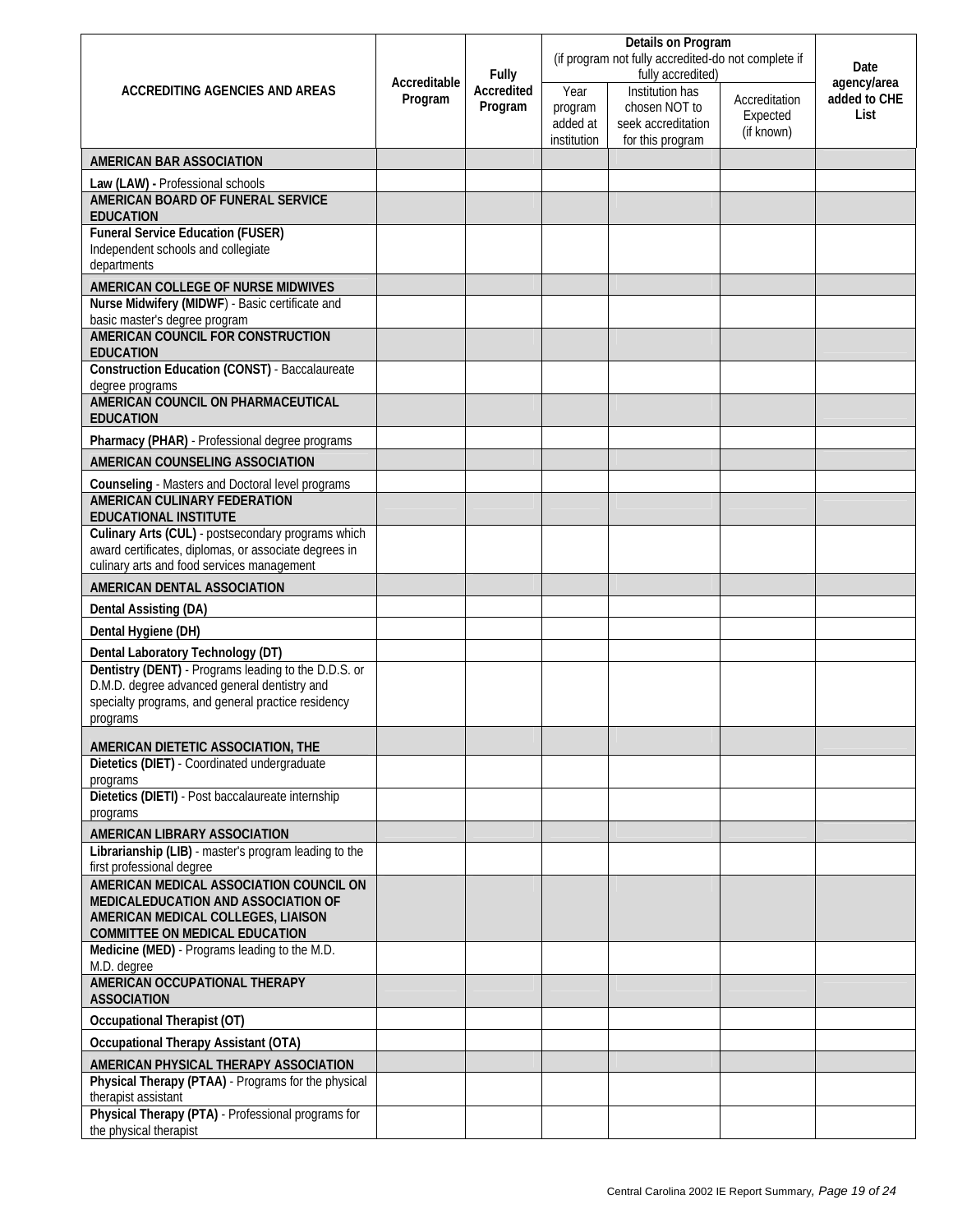|                                                                                                    | Accreditable | <b>Fully</b><br>Accredited<br>Program |                                                     |                                                            |                           |                             |
|----------------------------------------------------------------------------------------------------|--------------|---------------------------------------|-----------------------------------------------------|------------------------------------------------------------|---------------------------|-----------------------------|
|                                                                                                    |              |                                       | (if program not fully accredited-do not complete if | Date                                                       |                           |                             |
| <b>ACCREDITING AGENCIES AND AREAS</b>                                                              |              |                                       | Year                                                | fully accredited)<br>Institution has                       |                           | agency/area<br>added to CHE |
|                                                                                                    | Program      |                                       | program                                             | chosen NOT to                                              | Accreditation<br>Expected | List                        |
|                                                                                                    |              |                                       | added at<br>institution                             | seek accreditation<br>for this program                     | (if known)                |                             |
|                                                                                                    |              |                                       |                                                     |                                                            |                           |                             |
| AMERICAN PSYCHOLOGICAL ASSOCIATION                                                                 |              |                                       |                                                     |                                                            |                           |                             |
| Clinical Psychology (CLPSY) - Doctoral programs<br><b>Counseling Psychology (COPSY) - Doctoral</b> |              |                                       |                                                     |                                                            |                           |                             |
| programs                                                                                           |              |                                       |                                                     |                                                            |                           |                             |
| Professional Psychology (IPSY) - Predoctoral<br>internship programs                                |              |                                       |                                                     |                                                            |                           |                             |
| Professional/Scientific Psychology (PSPSY) -                                                       |              |                                       |                                                     |                                                            |                           |                             |
| Doctoral programs                                                                                  |              |                                       |                                                     |                                                            |                           |                             |
| School Psychology (SCPSY)B - Doctoral programs<br><b>AMERICAN SOCIETY OF LANDSCAPE</b>             |              |                                       |                                                     |                                                            |                           |                             |
| <b>ARCHITECTS</b>                                                                                  |              |                                       |                                                     |                                                            |                           |                             |
| Landscape Architecture (LSAR) - Baccalaureate                                                      |              |                                       |                                                     |                                                            |                           |                             |
| and master's programs leading to the first professional                                            |              |                                       |                                                     |                                                            |                           |                             |
| degree<br>AMERICAN SPEECH-LANGUAGE-HEARING                                                         |              |                                       |                                                     |                                                            |                           |                             |
| <b>ASSOCIATION</b>                                                                                 |              |                                       |                                                     |                                                            |                           |                             |
| Audiology (AUD) - Graduate degree programs                                                         |              |                                       |                                                     |                                                            |                           |                             |
| Speech-Language Pathology (SP) - Graduate<br>degree programs                                       |              |                                       |                                                     |                                                            |                           |                             |
| AMERICAN VETERINARY MEDICAL ASSOCIATION                                                            |              |                                       |                                                     |                                                            |                           | 5/1998                      |
| Veterinary Medicine - Programs leading to a D.V.M.                                                 |              |                                       |                                                     |                                                            |                           | 5/1998                      |
| or D.M.V. degree<br><b>ASSOCIATION OF COLLEGIATE BUSINESS</b>                                      |              |                                       |                                                     |                                                            |                           |                             |
| <b>SCHOOLS AND PROGRAMS</b>                                                                        |              |                                       |                                                     | An institution may be accredited by the ACBSP or the AACSB |                           |                             |
| Business (BUAD) - Associate degree programs in                                                     | X            | $\times$                              |                                                     |                                                            |                           |                             |
| business and business-related fields                                                               |              |                                       |                                                     |                                                            |                           |                             |
| Business (BUBD) - Baccalaureate degree programs<br>in business and business-related fields         |              |                                       |                                                     |                                                            |                           |                             |
| Business (BUMD) - Master degree programs in<br>business and business-related field                 |              |                                       |                                                     |                                                            |                           |                             |
| <b>COMMISSION ON ACCREDITATION OF ALLIED</b><br><b>HEALTH EDUCATION PROGRAMS</b>                   |              |                                       |                                                     |                                                            |                           |                             |
| Cytotechnologist (CYTO)                                                                            |              |                                       |                                                     |                                                            |                           |                             |
| Diagnostic Medical Sonographer (DMS)                                                               |              |                                       |                                                     |                                                            |                           |                             |
| Electroneurodiagnostic Technologist (ENDT)                                                         |              |                                       |                                                     |                                                            |                           |                             |
| Emergency Medical Technician-Paramedic (EMTP)                                                      |              |                                       |                                                     |                                                            |                           |                             |
| Histologic Technician/Technologist (HT)                                                            |              |                                       |                                                     |                                                            |                           |                             |
| Joint Review Committee - Athletic Training (JRC-<br>AT)                                            |              |                                       |                                                     |                                                            |                           | 11/1999                     |
| <b>Medical Assistant (MA)</b>                                                                      | X            | X                                     |                                                     |                                                            |                           |                             |
| Medical Records Administrator (MRA)                                                                |              |                                       |                                                     |                                                            |                           |                             |
| <b>Ophthalmic Medical Assistant (OMA)</b>                                                          |              |                                       |                                                     |                                                            |                           |                             |
| Perfusionist (PERF)                                                                                |              |                                       |                                                     |                                                            |                           |                             |
| Physician Assistant (PA) - Assistant to the primary                                                |              |                                       |                                                     |                                                            |                           |                             |
| care physician                                                                                     |              |                                       |                                                     |                                                            |                           |                             |
| <b>Respiratory Therapist (REST)</b>                                                                |              |                                       |                                                     |                                                            |                           |                             |
| Respiratory Therapy Technician (RESTT)                                                             |              |                                       |                                                     |                                                            |                           |                             |
| Specialist in Blood Bank Technology (SBBT)                                                         |              |                                       |                                                     |                                                            |                           |                             |
| <b>Surgeon's Assistant (SA)</b>                                                                    |              |                                       |                                                     |                                                            |                           |                             |
|                                                                                                    | X            | X                                     |                                                     |                                                            |                           |                             |
| Surgical Technologist (ST)                                                                         |              |                                       |                                                     |                                                            |                           |                             |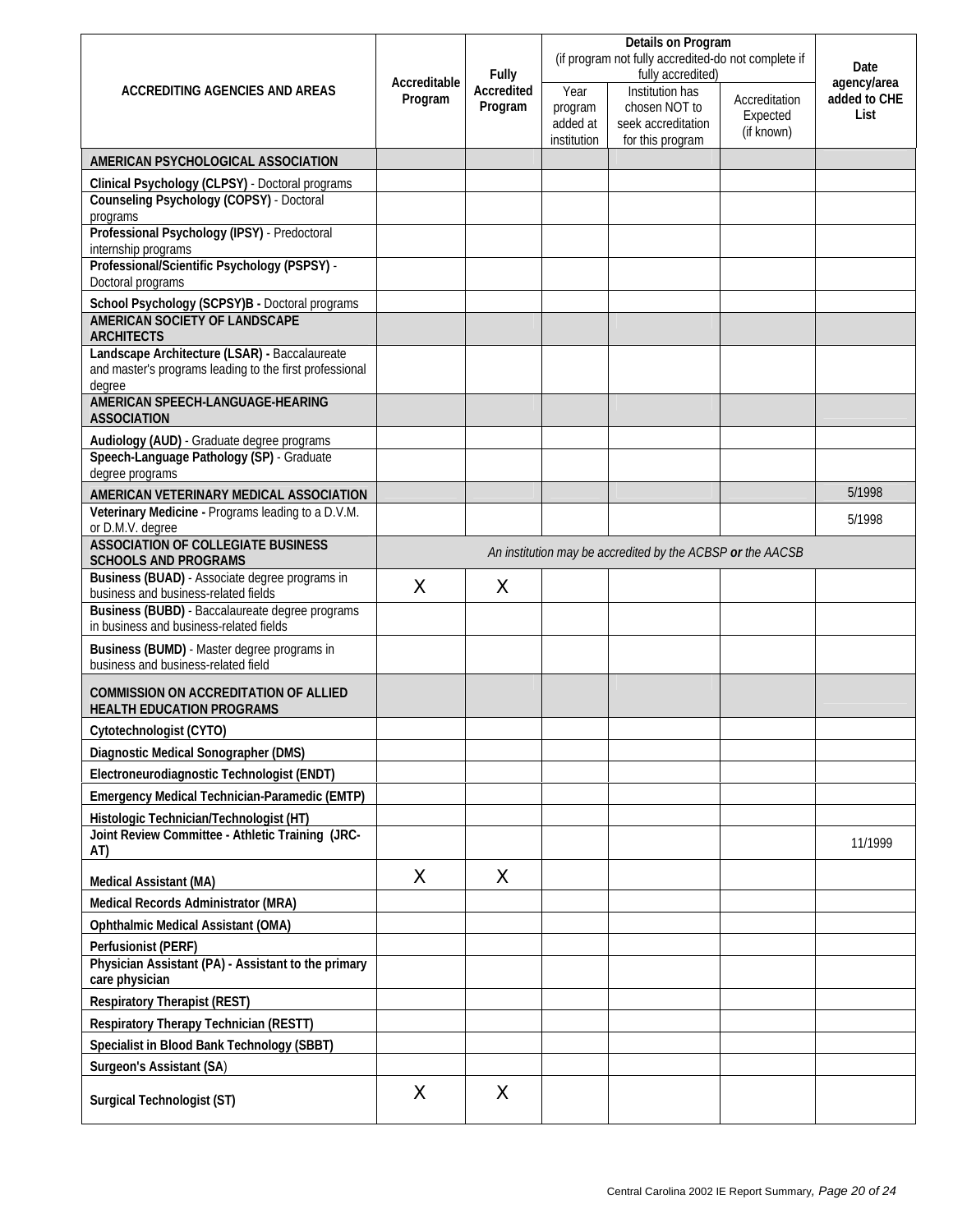|                                                                                                             |              |                            |             | (if program not fully accredited-do not complete if |               |                                  |
|-------------------------------------------------------------------------------------------------------------|--------------|----------------------------|-------------|-----------------------------------------------------|---------------|----------------------------------|
| ACCREDITING AGENCIES AND AREAS                                                                              | Accreditable | <b>Fully</b><br>Accredited | Year        | fully accredited)<br>Institution has                |               | Date agency/area<br>added to CHE |
|                                                                                                             | Program      | Program                    | program     | chosen NOT to                                       | Accreditation | List                             |
|                                                                                                             |              |                            | added at    | seek accreditation                                  | Expected      |                                  |
|                                                                                                             |              |                            | institution | for this program                                    | (if known)    |                                  |
| <b>COMMISSION ON COLLEGIATE NURSING</b><br><b>EDUCATION (CCNE)</b>                                          |              |                            |             |                                                     |               | 11/1999                          |
| Nursing - Baccalaureate-degree nursing education<br>programs                                                |              |                            |             |                                                     |               | 11/1999                          |
| Nursing - Graduate-degree nursing education<br>programs                                                     |              |                            |             |                                                     |               | 11/1999                          |
| <b>COMMISSION ON OPTICIANRY ACCREDITATION</b>                                                               |              |                            |             |                                                     |               |                                  |
| Opticianry (OPLT) - 1-year programs for the                                                                 |              |                            |             |                                                     |               |                                  |
| ophthalmic laboratory technician                                                                            |              |                            |             |                                                     |               |                                  |
| Opticianry (OPD) - 2-year programs for the<br>ophthalmic dispenser                                          |              |                            |             |                                                     |               |                                  |
| <b>COMPUTING SCIENCE ACCREDITATION BOARD,</b><br>INC.                                                       |              |                            |             |                                                     |               |                                  |
| Computer Science (COMP) - Baccalaureate                                                                     |              |                            |             |                                                     |               |                                  |
| programs in computer science                                                                                |              |                            |             |                                                     |               |                                  |
| <b>COUNCIL FOR ACCREDITATION OF COUNSELING</b>                                                              |              |                            |             |                                                     |               |                                  |
| AND RELATED EDUCATION PROGRAMS<br>(CACREP)                                                                  |              |                            |             |                                                     |               | 5/1998                           |
| Masters degree programs to prepare individuals for                                                          |              |                            |             |                                                     |               |                                  |
| community counseling, mental health counseling,                                                             |              |                            |             |                                                     |               |                                  |
| marriage and family counseling, school counseling,<br>student affairs practice in higher education, and     |              |                            |             |                                                     |               |                                  |
| Doctoral-level programs in counselor education and                                                          |              |                            |             |                                                     |               | 5/1998                           |
| supervision.                                                                                                |              |                            |             |                                                     |               |                                  |
|                                                                                                             |              |                            |             |                                                     |               |                                  |
| <b>COUNCIL ON EDUCATION FOR PUBLIC HEALTH</b>                                                               |              |                            |             |                                                     |               |                                  |
|                                                                                                             |              |                            |             |                                                     |               |                                  |
| <b>Community Health Education (CHE)</b> - Graduate                                                          |              |                            |             |                                                     |               |                                  |
| programs offered outside schools of public health<br><b>Community Health/Preventative Medicine (CHPM) -</b> |              |                            |             |                                                     |               |                                  |
| Graduate programs offered outside schools of public                                                         |              |                            |             |                                                     |               |                                  |
| health                                                                                                      |              |                            |             |                                                     |               |                                  |
| Public Health (PH) - Graduate schools of public<br>health                                                   |              |                            |             |                                                     |               |                                  |
| <b>COUNCIL ON REHABILITATION EDUCATION</b>                                                                  |              |                            |             |                                                     |               | 9/1999                           |
| (CORE)<br><b>Rehabilitation Counseling</b>                                                                  |              |                            |             |                                                     |               |                                  |
|                                                                                                             |              |                            |             |                                                     |               | 9/1999                           |
| <b>COUNCIL ON SOCIAL WORK EDUCATION</b>                                                                     |              |                            |             |                                                     |               |                                  |
| Social Work (SW) - Baccalaureate and master's<br>degree programs                                            |              |                            |             |                                                     |               |                                  |
| <b>FOUNDATION FOR INTERIOR DESIGN</b><br><b>EDUCATION RESEARCH</b>                                          |              |                            |             |                                                     |               |                                  |
| Interior Design (FIDER) - 2-year pre-professional                                                           |              |                            |             |                                                     |               |                                  |
| assistant level programs (certificate and associate                                                         |              |                            |             |                                                     |               |                                  |
| degree); first professional degree level programs                                                           |              |                            |             |                                                     |               |                                  |
| (master's and baccalaureate degrees and 3-year<br>certificate); and post professional master's degree       |              |                            |             |                                                     |               |                                  |
| programs                                                                                                    |              |                            |             |                                                     |               |                                  |
| JOINT REVIEW COMMITTEE ON EDUCATION IN<br>RADIOLOGIC TECHNOLOGY                                             |              |                            |             |                                                     |               |                                  |
| Radiologic Technology (RAD) - Programs for                                                                  |              |                            |             |                                                     |               |                                  |
| radiographers (Diploma, associate, baccalaureate<br>programs)                                               |              |                            |             |                                                     |               |                                  |
| Radiologic Technology (RADTT) - Programs for                                                                |              |                            |             |                                                     |               |                                  |
| radiation therapists (Diploma, associate,                                                                   |              |                            |             |                                                     |               |                                  |
| baccalaureate programs)                                                                                     |              |                            |             |                                                     |               |                                  |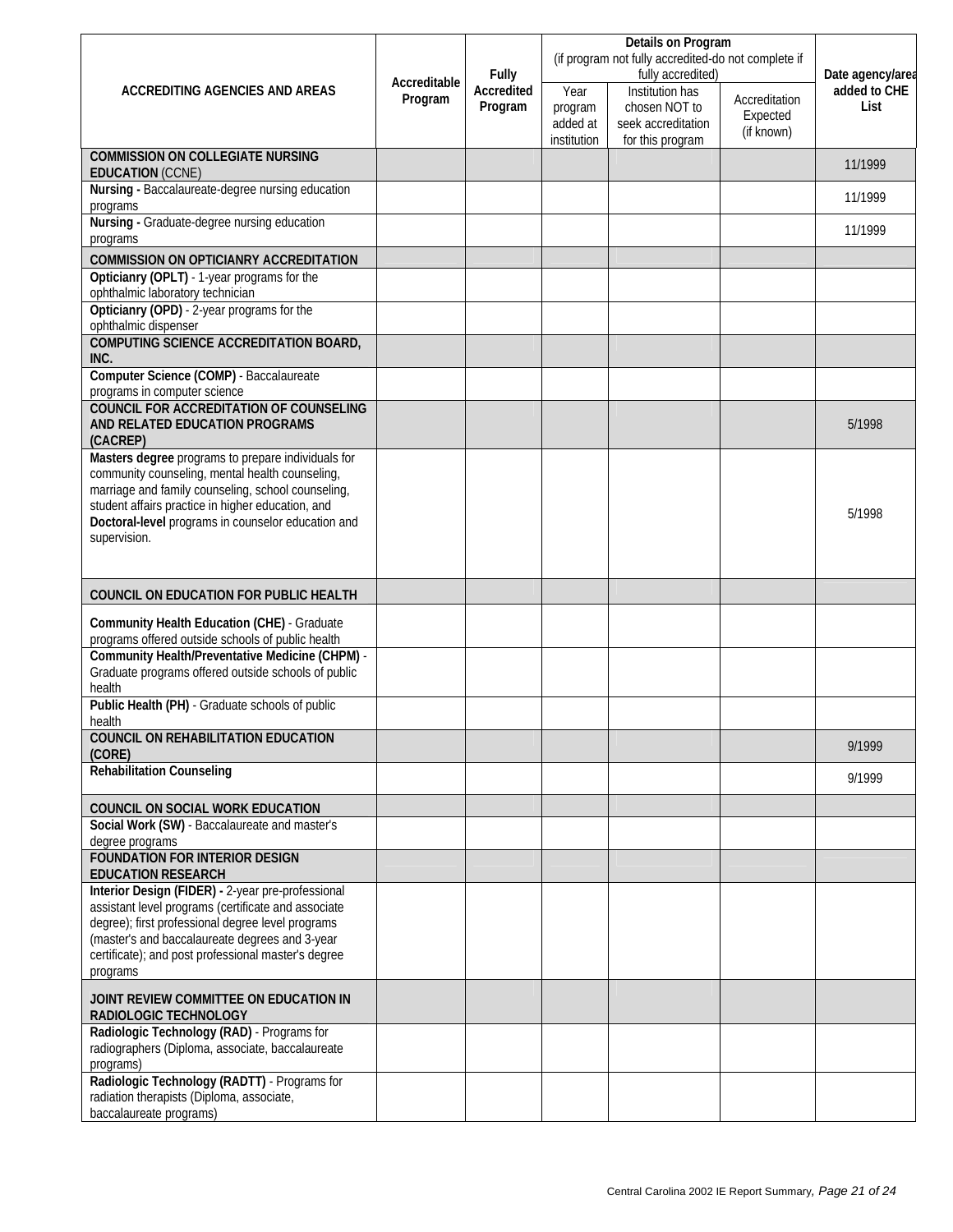|                                                                                                                             | Accreditable<br>Program |                   |                                                                          | Details on Program                  |              |                  |
|-----------------------------------------------------------------------------------------------------------------------------|-------------------------|-------------------|--------------------------------------------------------------------------|-------------------------------------|--------------|------------------|
|                                                                                                                             |                         | <b>Fully</b>      | (if program not fully accredited-do not complete if<br>fully accredited) |                                     |              | Date agency/area |
| <b>ACCREDITING AGENCIES AND AREAS</b>                                                                                       |                         | <b>Accredited</b> | Institution has<br>Year                                                  | Accreditation                       | added to CHE |                  |
|                                                                                                                             |                         | Program           | program<br>added at                                                      | chosen NOT to<br>seek accreditation | Expected     | List             |
|                                                                                                                             |                         |                   | institution                                                              | for this program                    | (if known)   |                  |
| JOINT REVIEW COMMITTEE ON EDUCATIONAL<br>PROGRAMS IN NUCLEAR MEDICINE                                                       |                         |                   |                                                                          |                                     |              |                  |
| <b>TECHNOLOGY</b><br>Nuclear Medicine Technologist (NMT) - Programs                                                         |                         |                   |                                                                          |                                     |              |                  |
| for the nuclear medicine technologist                                                                                       |                         |                   |                                                                          |                                     |              |                  |
| <b>NATIONAL ACCREDITING AGENCY FOR</b><br><b>CLINICAL LABORATORY SCIENCES</b>                                               |                         |                   |                                                                          |                                     |              |                  |
| <b>Clinical Laboratory Technician/Medical Laboratory</b><br>Technician (MLTC) - Certificate program                         |                         |                   |                                                                          |                                     |              |                  |
| Clinical Laboratory Technician/Medical Laboratory<br>Technician (MLTAD) - Associate's degree                                |                         |                   |                                                                          |                                     |              |                  |
| <b>Clinical Laboratory Science/Medical Technology</b><br>(MT) - Professional programs (Baccalaureate and<br>master's level) |                         |                   |                                                                          |                                     |              |                  |
| <b>NATIONAL ACCREDITING COMMISSION OF</b><br><b>COSMETOLOGY ARTS AND SCIENCES</b>                                           |                         |                   |                                                                          |                                     |              |                  |
| Cosmetology (COSME) - Postsecondary schools and                                                                             |                         |                   |                                                                          |                                     |              |                  |
| departments of cosmetology arts & sciences<br><b>NATIONAL ARCHITECTURAL ACCREDITING</b>                                     |                         |                   |                                                                          |                                     |              |                  |
| <b>BOARD, INC.</b><br>Architecture (ARCH) - first professional degree                                                       |                         |                   |                                                                          |                                     |              |                  |
| programs<br>NATIONAL ASSOCIATION OF INDUSTRIAL                                                                              |                         |                   |                                                                          |                                     |              |                  |
| <b>TECHNOLOGY</b>                                                                                                           |                         |                   |                                                                          |                                     |              |                  |
| Industrial Technology (INDT) - Baccalaureate<br>degree programs                                                             |                         |                   |                                                                          |                                     |              |                  |
| NATIONAL ASSOCIATION OF SCHOOLS OF ART<br><b>AND DESIGN</b>                                                                 |                         |                   |                                                                          |                                     |              |                  |
| Art & Design (ART) - Degree-granting schools and<br>departments and nondegree-granting schools                              |                         |                   |                                                                          |                                     |              |                  |
| NATIONAL ASSOCIATION OF SCHOOLS OF<br><b>DANCE</b>                                                                          |                         |                   |                                                                          |                                     |              |                  |
| Dance (DANCE) - Institutions and units within<br>institutions offering degree-granting and nondegree-<br>granting programs  |                         |                   |                                                                          |                                     |              |                  |
| NATIONAL ASSOCIATION OF SCHOOLS OF                                                                                          |                         |                   |                                                                          |                                     |              |                  |
| <b>MUSIC</b><br>Music (MUS) - Baccalaureate and graduate degree                                                             |                         |                   |                                                                          |                                     |              |                  |
| programs<br>Music (MUSA) - Community and junior college                                                                     |                         |                   |                                                                          |                                     |              |                  |
| programs                                                                                                                    |                         |                   |                                                                          |                                     |              |                  |
| Music (MUSN) - Nondegree programs                                                                                           |                         |                   |                                                                          |                                     |              |                  |
| NATIONAL ASSOCIATION OF SCHOOLS OF<br>PUBLIC AFFAIRS AND ADMINISTRATION                                                     |                         |                   |                                                                          |                                     |              |                  |
| Masters of Public Administration (MPA)                                                                                      |                         |                   |                                                                          |                                     |              | 7/2002           |
| NATIONAL ASSOCIATION OF SCHOOLS OF<br><b>THEATER</b>                                                                        |                         |                   |                                                                          |                                     |              |                  |
| Theater (THEA) - Institutions and units within<br>institutions offering degree-granting and/or nondegree-                   |                         |                   |                                                                          |                                     |              |                  |
| granting programs                                                                                                           |                         |                   |                                                                          |                                     |              |                  |
| NATIONAL COUNCIL FOR ACCREDITATION OF<br><b>TEACHER EDUCATION</b>                                                           |                         |                   |                                                                          |                                     |              |                  |
| Teacher Education (TED) - Baccalaureate and<br>graduate programs for the preparation of teachers and                        |                         |                   |                                                                          |                                     |              |                  |
| other professional personnel for elementary and<br>secondary schools                                                        |                         |                   |                                                                          |                                     |              |                  |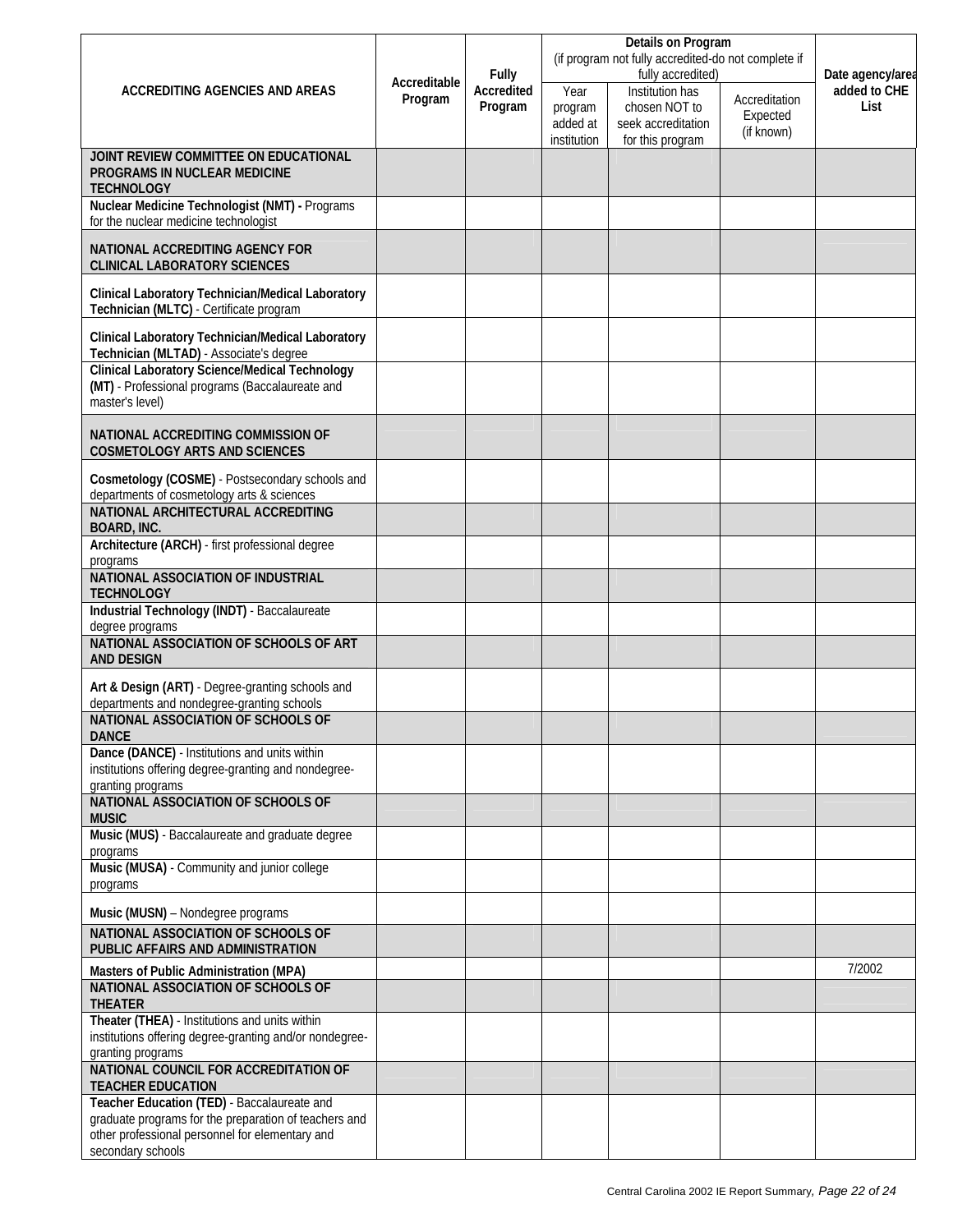|                                                                                          | Accreditable | <b>Fully</b>          | Details on Program<br>(if program not fully accredited-do not complete if<br>fully accredited) |                                                                            |                                         | Date agency/area     |
|------------------------------------------------------------------------------------------|--------------|-----------------------|------------------------------------------------------------------------------------------------|----------------------------------------------------------------------------|-----------------------------------------|----------------------|
| <b>ACCREDITING AGENCIES AND AREAS</b>                                                    | Program      | Accredited<br>Program | Year<br>program<br>added at<br>institution                                                     | Institution has<br>chosen NOT to<br>seek accreditation<br>for this program | Accreditation<br>Expected<br>(if known) | added to CHE<br>List |
| <b>NATIONAL LEAGUE FOR NURSING, INC</b>                                                  |              |                       |                                                                                                |                                                                            |                                         |                      |
| <b>Nursing (PNUR)</b> - Practical nursing programs                                       | X            | $\times$              |                                                                                                |                                                                            |                                         |                      |
| Nursing (ADNUR) - Associate degree programs                                              | Χ            | Χ                     |                                                                                                |                                                                            |                                         |                      |
| Nursing (DNUR) - Diploma programs                                                        |              |                       |                                                                                                |                                                                            |                                         |                      |
| Nursing (NUR) - Baccalaureate and higher degree<br>programs                              |              |                       |                                                                                                |                                                                            |                                         |                      |
| <b>SOCIETY OF AMERICAN FORESTERS</b>                                                     |              |                       |                                                                                                |                                                                            |                                         |                      |
| Forestry (FOR) - Programs leading to a bachelor's or<br>higher first professional degree |              |                       |                                                                                                |                                                                            |                                         |                      |

Total <u>\_\_\_6 \_\_\_ 6 \_</u>

*THIS INFORMATION TO BE USED AS A BASE FOR PERFORMANCE INDICATOR 3D*